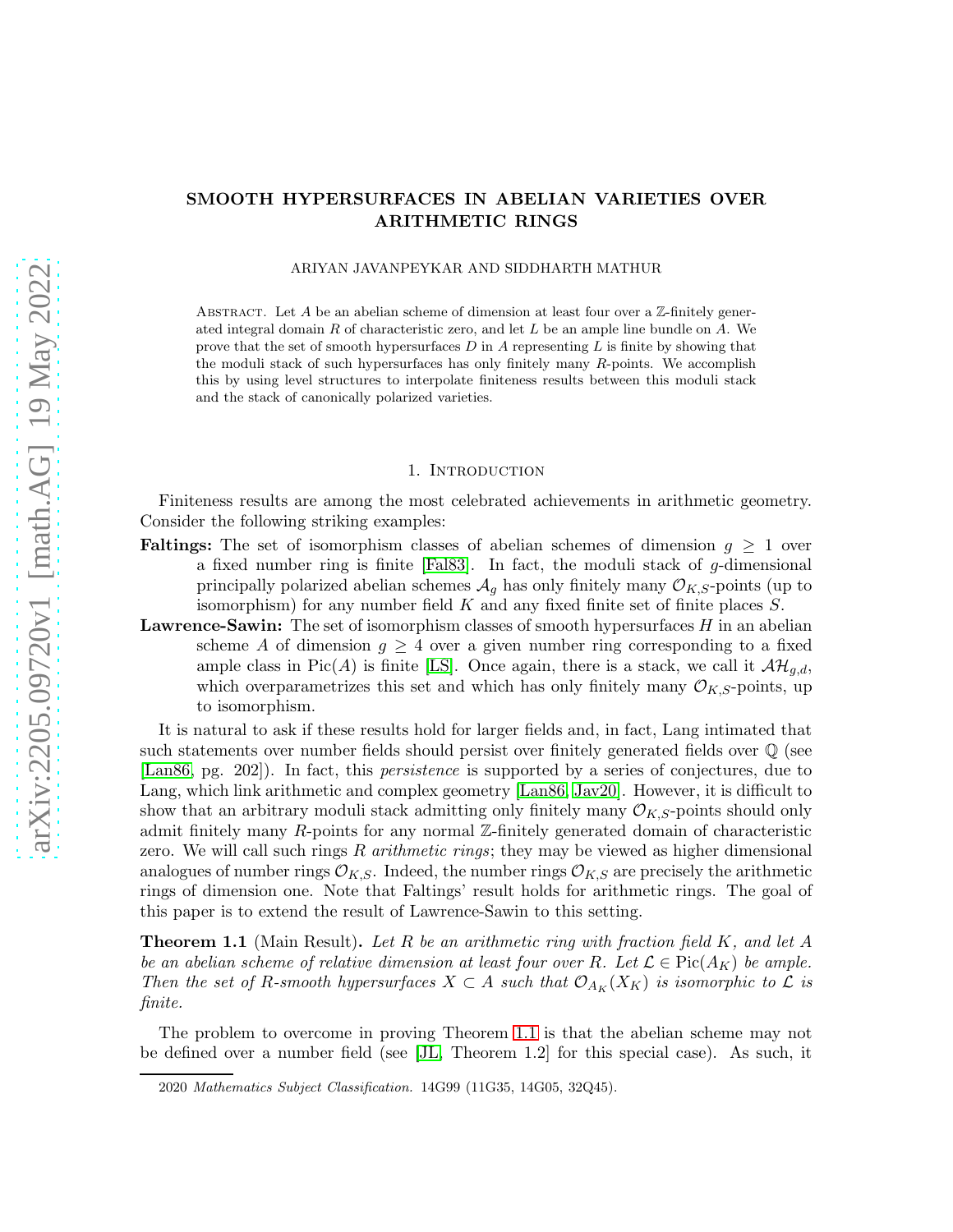is not clear if Lawrence-Sawin's theorem [\[LS\]](#page-13-0) has arithmetic consequences over the larger fields K. Our idea is to introduce a geometric device, a moduli space defined over  $\mathbb{Q}$ , to transport finiteness results over to arithmetic rings. After all, the geometry of this moduli space persists when passing to larger fields.

Instead of attempting to reproduce Lawrence-Sawin's arguments over larger fields, we use our work in [\[Jav21,](#page-13-4) [JL21,](#page-13-5) [JSZ,](#page-13-6) [JLM\]](#page-13-7) to give a conceptual proof of how to reduce Theorem [1.1](#page-0-0) to Lawrence-Sawin's main result [\[LS\]](#page-13-0). In fact, our strategy applies more generally to a stack M with finitely many  $\mathcal{O}_{K,S}$ -points for any number ring  $\mathcal{O}_{K,S}$ : *if* M *additionally has a finite ´etale atlas and a quasi-finite map to the stack of canonically polarized varieties, then the set of isomorphism classes of* M(R) *is finite for all arithmetic rings* R.

The ideas of this paper fit into the broader philosophy of Shafarevich which says, roughly speaking, that the set of objects of fixed type over a given arithmetic ring should be finite, under quite general conditions (see, for example, [\[And96,](#page-12-1) [Fal83,](#page-12-0) [JL17a,](#page-13-8) [Sch85,](#page-14-0) [Tak21\]](#page-14-1)). This program can be made more precise by viewing objects as points on some geometric object (such as a variety or stack) and appealing to the hyperbolicity of such a space in combination with Lang-Vojta's conjectures [\[Lan86\]](#page-13-1).

Crucial to our proof is the moduli stack  $\mathcal{AH}_{g,d}^{\rm sm}$  classifying pairs  $(A, P, D)$  with A a gdimensional abelian variety,  $P$  an  $A$ -torsor, and  $D$  a smooth hypersurface in  $P$  of degree  $d$ ; see Definition [3.1](#page-3-0) for a precise definition. This stack is studied carefully in [\[JLM\]](#page-13-7) and, to prove Theorem [1.1,](#page-0-0) it suffices to prove the finiteness of its  $R$ -points.

Outline of proof. Combining the finiteness theorems of Lawrence-Sawin and Faltings (see Theorem [5.1\)](#page-11-0), one sees that the aforementioned stack  $\mathcal{AH}_{g,d}^{\rm sm}$  has only finitely many points in any given number ring (see Theorem [5.1\)](#page-11-0). Proving Theorem [1.1](#page-0-0) amounts to establishing the *Persistence Conjecture* (see [\[Jav21,](#page-13-4) Conjecture 1.5] and [\[JL21,](#page-13-5) Remark 4.13]) for  $\mathcal{AH}_{g,d}^{\text{sm}}$ . To do so, we proceed in four steps.

- (1) We show that  $\mathcal{AH}_{g,d}^{\text{sm}}$  is uniformisable over  $\mathbb{Z}[1/2d]$  (see Proposition [3.6\)](#page-5-0), i.e., there is a finite étale surjective morphism  $U \to \mathcal{AH}_{g,d,\mathbb{Z}[1/2d]}^{\rm sm}$  with U a  $\mathbb{Z}[1/2d]$ -scheme.
- (2) We show that U maps quasi-finitely to the stack of canonically polarized varieties (Corollary [4.4\)](#page-9-0) by studying the deformation theory of smooth ample divisors in abelian varieties.
- (3) Since U maps quasi-finitely to the stack of canonically polarized varieties, we may invoke  $[JSZ, Theorem 1.4]$  to see that the variety U satisfies the Persistence Conjecture.
- (4) To conclude, we descend the finiteness of  $U(R)$  for every arithmetic ring R to our moduli stack  $\mathcal{AH}_{g,d}^{\text{sm}}$  by appealing to the stacky Chevalley-Weil theorem [\[JL21\]](#page-13-5) and the fact that  $U \to \mathcal{AH}_{g,d,\mathbb{Q}}^{\text{sm}}$  is a finite étale cover.

In summary, the proof of Theorem [1.1](#page-0-0) is obtained by combining Lawrence-Sawin's finite-ness result over number fields [\[LS\]](#page-13-0) with a careful study of  $\mathcal{AH}_{g,d}^{\rm sm}$  and the work done in [\[JL21,](#page-13-5) [Jav21,](#page-13-4) [JLM,](#page-13-7) [JSZ\]](#page-13-6). Thus, this article also illustrates the utility of these latter works. Moreover, the methods of this paper can be applied in wider generality. For example, we expect that Lawrence-Sawin's results can be extended to certain complete intersections in an abelian variety over a number ring. Then the methods of the present article should imply the finiteness of such complete intersections over arithmetic rings.

As is apparent from the above outline, the uniformisability of the stack  $\mathcal{AH}_{g,d}^{\rm sm}$  plays a central role in our proof. Note that many smooth Deligne-Mumford stacks do not admit finite étale atlases! Indeed, such an atlas exists precisely when the stack can be written as a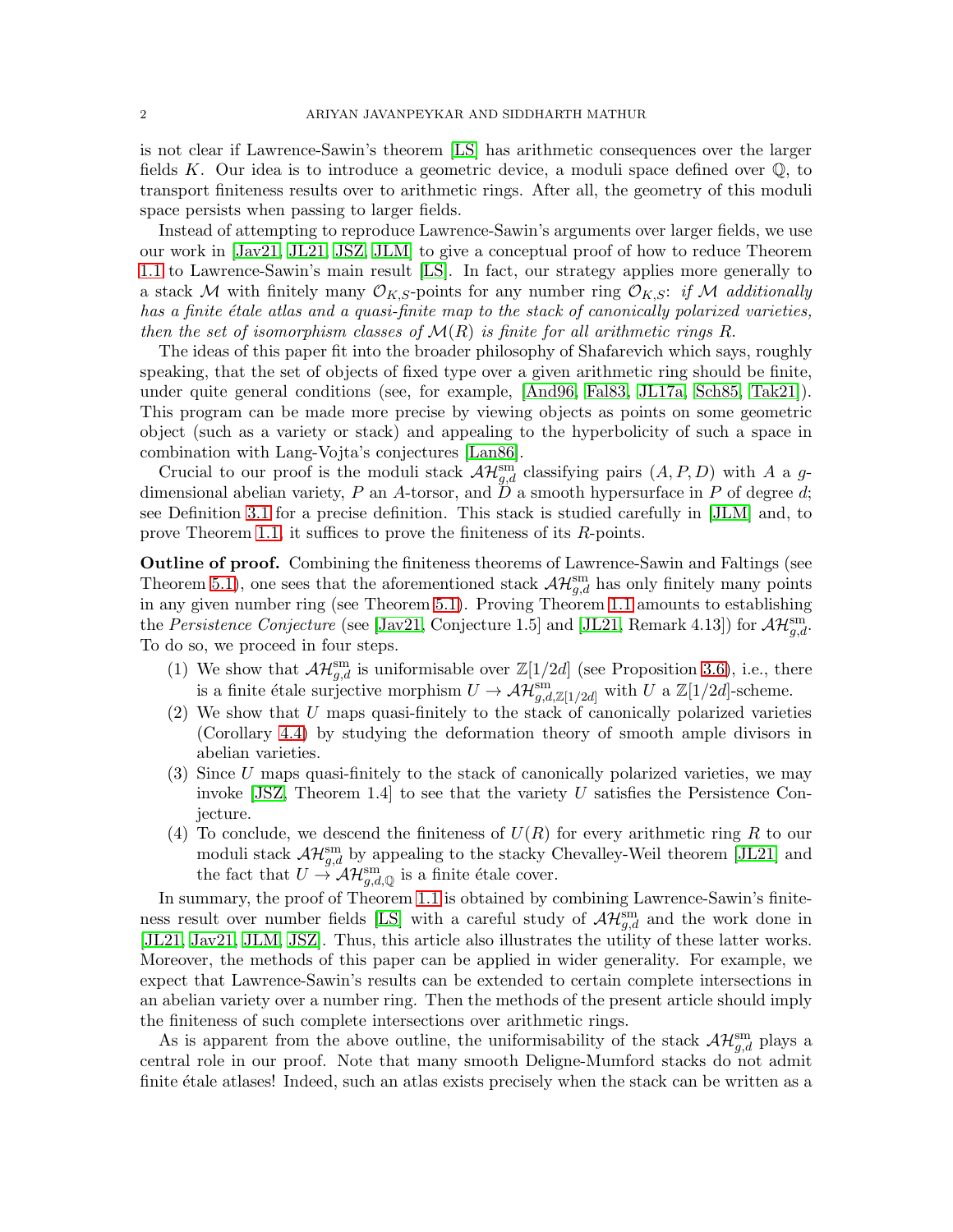(stack) quotient of an algebraic space by a finite group. For instance, none of the weighted projective lines  $\mathcal{P}(1,n)$  for  $n > 1$  enjoy this property. Moreover, the uniformisability of a given (moduli) stack is of independent interest; see, for example, the related question of Fulton (partially) addressed in [\[GS15\]](#page-13-9) and a daring conjecture [\[JSZ,](#page-13-6) Conjecture 1.6] concerning the uniformisability of the stack  $\mathcal{CP}$  of canonically polarized varieties.

We offer two proofs of the uniformisability of  $\mathcal{AH}_{q,d,\mathbb{Q}}$ . The first combines two types of level structure to yield a uniformisation over  $\mathbb{Z}[1/2d]$ . The second proof uses transcendental methods and only works over  $\mathbb Q$ . On the other hand, it shows that the (open) locus in  $\mathcal{CP}$ consisting of varieties which embed into an abelian variety is uniformisable, a fact that will be useful in later work.

Acknowledgements. We would like to acknowledge Will Sawin for several useful discussions which ultimately led to our study of the stack  $\mathcal{AH}_{g,d}^{\text{sm}}$ . The proof of Lemma [4.6](#page-9-1) is due to him. We thank Daniel Loughran for further discussions on  $\mathcal{AH}_{g,d}^{\rm sm}$ . The second author is supported by the European Research Council (ERC) under the European Union's Horizon 2020 research and innovation programme (grant agreement No. 851146).

### 2. Abelian schemes, their torsors and the Albanese

Before introducing the main object of interest, we will introduce the necessary facts about abelian schemes, their homogenous spaces, and the Albanese morphism. Recall that a morphism  $\pi : A \to S$  of schemes is said to be an *abelian scheme (over* S) if it is a smooth proper group scheme with geometrically connected fibers. If  $P \to S$  is a smooth proper morphism of algebraic spaces whose geometric fibers admit the structure of an abelian variety, then we say that P is a *para-abelian* algebraic space (see [\[Gro62,](#page-12-2) VI, Theorem 3.3] and [LS21, Definition 4.2]). Torsors under an abelian scheme furnish examples of paraabelian algebraic spaces and, in fact, these are the only examples.

Indeed, the theory of para-abelian spaces is equivalent to the theory of torsors under an abelian scheme, as we will now make precise. Let  $\mathscr P$  denote the fibered category whose objects over an S-scheme are pairs  $(A \to T, P \to T)$  where A is an abelian scheme and P is an A-torsor. The morphisms in  $\mathscr{P}_S$  are pairs of maps of S-schemes,  $f : A \to A'$ and  $g: P \to P'$  where g is equivariant with respect to f. Now let  $\mathscr{P}'$  denote the fibered category whose objects over an S-scheme consists of para-abelian algebraic spaces  $P \rightarrow S$ . Morphisms in  $\mathscr{P}'_S$  are morphisms of S-schemes.

# <span id="page-2-0"></span>**Proposition 2.1.** *The forgetful map*  $F : \mathscr{P} \to \mathscr{P}'$  *is an equivalence of fibered categories.*

*Proof.* We will define an inverse functor  $H : \mathscr{P}' \to \mathscr{P}$ . If  $P \to T$  is an object of  $\mathscr{P}'_T$ , then  $P \to T$  is a torsor under the subscheme  $G \subset \underline{\text{Aut}}_{P/T}$  parametrizing T-automorphisms  $\sigma: P \to P$  with the property that the induced map  $\sigma^*: Pic^0_{P/T} \to Pic^0_{P/T}$  is the identity. Moreover, the group scheme  $G \to T$  is an abelian scheme (see [LS21, Theorem 5.3]). We define  $H(P \to T) = (G \to T, P \to T)$ . By definition of G, the morphisms in  $\mathscr{P}'$  induce equivariant maps, so that  $H$  is a functor. It remains to show that, for every  $A$ -torsor  $P$ , there is a natural isomorphism  $i : A \to G$  (where  $G \subset \underline{\text{Aut}}_{P/T}$  is defined as above) such that the identity  $P \to P$  is equivariant for *i*.

Since A acts simply transitively on P, there is a given immersion  $A \to \underline{\text{Aut}}_{Q/T}$ . Next, observe that for any  $a \in A(T)$ , the map  $t_a : P \to P$  induces an isomorphism  $t_a^*$  $_{a}^{*}:\operatorname{Pic}^0_{P/T}\rightarrow$ Pic<sup>0</sup><sub> $P/T$ </sub> and,  $t_a^*$  necessarily preserves the *n*-torsion for every  $n \geq 1$ . In other words, for every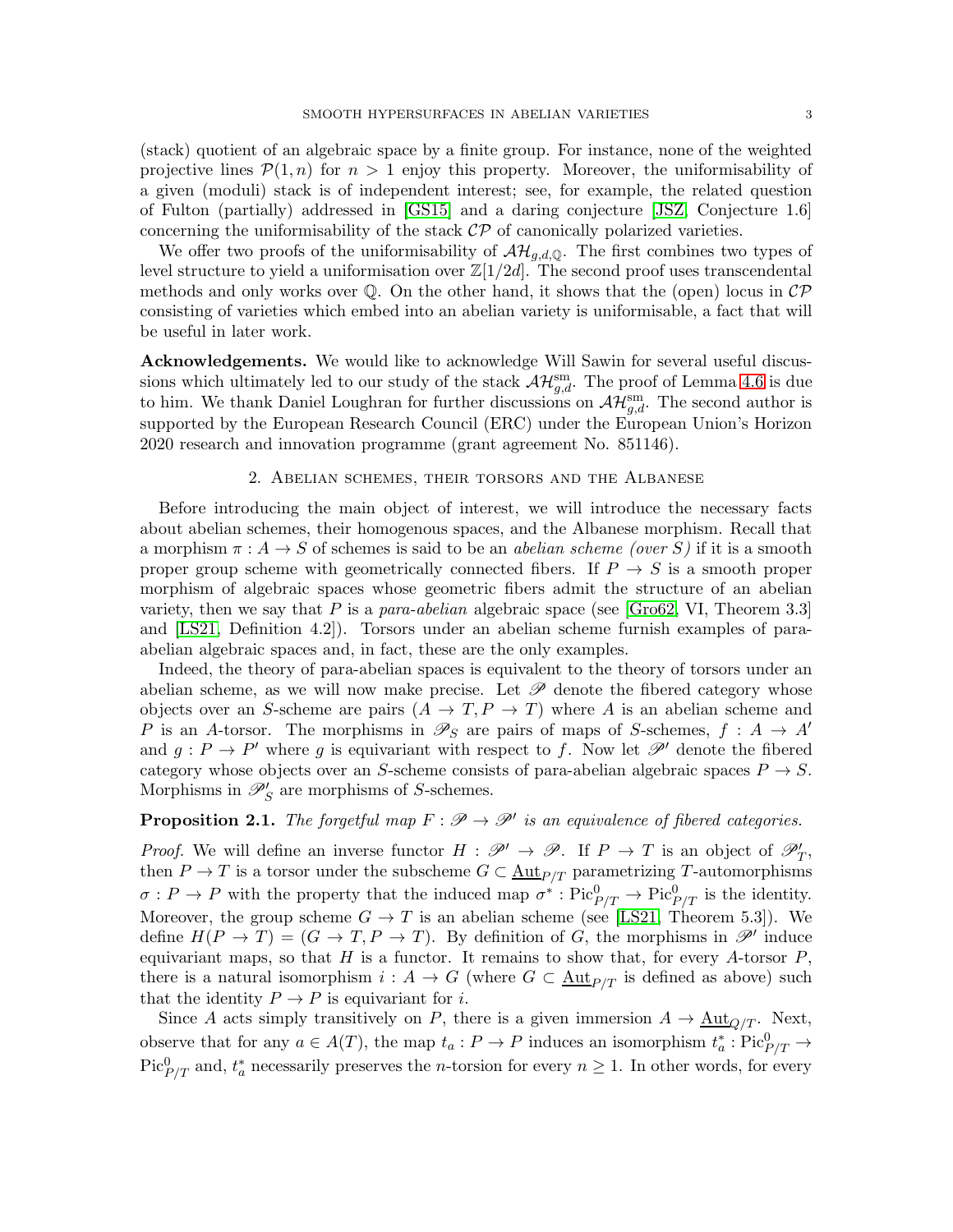$n \geq 1$ , there is a natural morphism

$$
\phi_n : A \to \underline{\mathrm{Aut}}(\mathrm{Pic}^0_{P/T}[n])
$$

and, since the latter is affine over S (see [\[LS20,](#page-13-10) Lemma 4.1]) and A is proper, each  $\phi_n$  must be trivial. Since the union of these finite subgroups is schematically dense in  $Pic^0_{P/T}$ , this implies  $A \subset G \subset \text{Aut}_{P/T}$  and since they are both abelian schemes of the same dimension, they are equal as subschemes of  $\underline{\text{Aut}}_{P/T}$ , as desired.

It follows that when studying torsors under abelian schemes, one may forget the abelian scheme and the accompanying action without losing any essential information.

**Theorem 2.2.** *If*  $X \to S$  *is a smooth proper morphism of schemes over*  $\mathbb{Q}$ *, then there is a para-abelian algebraic space*  $\text{Alb}_{X/S} \rightarrow S$  *such that:* 

- *(1) There is an S-morphism*  $X \to Alb_{X/S}$  *which is universal for all maps from* X *to para-abelian spaces, and*
- *(2) The formation of the algebraic space*  $\text{Alb}_{X/S} \rightarrow S$  *and the morphism*  $X \rightarrow \text{Alb}_{X/S}$ *are compatible with arbitrary base change on* S*.*

*Proof.* Combine [\[Gro62,](#page-12-2) VI, Theorem 3.3] and [\[FGI](#page-12-3)<sup>+</sup>05, Proposition 5.20, Remark 5.21].  $\Box$ 

We call  $\text{Alb}_{X/S}$  the *Albanese* associated to  $X/S$  and note that it may not have the structure of an abelian scheme, it is merely a *torsor* under one. It admits a group structure if and only if it has an S-point, and in this case, the structure is uniquely determined by the choice of S-point.

If P is para-abelian, the functor  $\operatorname{Pic}^0_{P/S}$  (see [\[Ols08,](#page-13-11) Proposition 2.1.3] and [\[FC13,](#page-12-4) Remark 1.5) is representable by an abelian scheme over  $S$ . Note that if  $A$  is an abelian scheme over S, then  $A^{\vee}$  will denote the abelian scheme representing Pic<sup>0</sup><sub>A/S</sub> and is called the *dual* of A. Moreover, for every torsor  $P/S$  under  $A/S$ , there is a natural identification  $A^{\vee} \cong \text{Pic}^0_{P/S}$ (see [\[Ray06,](#page-13-12) Proposition XIII, 1.1 (ii)]).

As in [\[Ols08,](#page-13-11) Definition 2.1.2], a *degree d polarization* on A is a finite flat morphism  $\lambda: A \to A^{\vee}$  of group schemes whose kernel is finite locally free over S of degree  $d^2$ . Given a relatively ample line bundle L on an abelian scheme A/S, we say *L has degree d* if the morphism

$$
\lambda_L: A\to A^\vee,\quad a\mapsto t_a^*L\otimes L^\vee,
$$

is a degree d polarization. Moreover, given a relatively ample line bundle  $L$  on a torsor  $\pi: P \to S$  under an abelian scheme  $A/S$ , the sheaf  $\pi_* L$  is locally free of some rank d and L induces a polarization  $\lambda_L : A \to \text{Pic}^0_{P/S} = A^{\vee}$  of degree d (see [\[Ols12,](#page-13-13) 2.2.3, 2.2.4]).

#### 3. The stack of smooth abelian hypersurfaces

<span id="page-3-0"></span>**Definition 3.1.** Let  $\mathcal{AH}_{q,d}$  denote the fibred category over the category of schemes whose fibre over a scheme S is the groupoid of triples  $(\pi : P \to S, L, s : \mathcal{O}_P \to L)$  such that

- (1)  $\pi$ :  $P \rightarrow S$  is a para-abelian algebraic space of relative dimension q.
- (2) L is a relatively ample line bundle on  $\pi$  :  $P \to S$  of degree d on each geometric fibre of  $\pi$ .
- (3) the zero locus  $V(s) \subset P$  is flat over S.

A morphism  $(\pi': P' \to S', L', s' : \mathcal{O}_{P'} \to L') \to (\pi : P \to S, L, s : \mathcal{O}_P \to L)$  over  $S' \to S$ consists of a morphism  $f$  which makes the following square Cartesian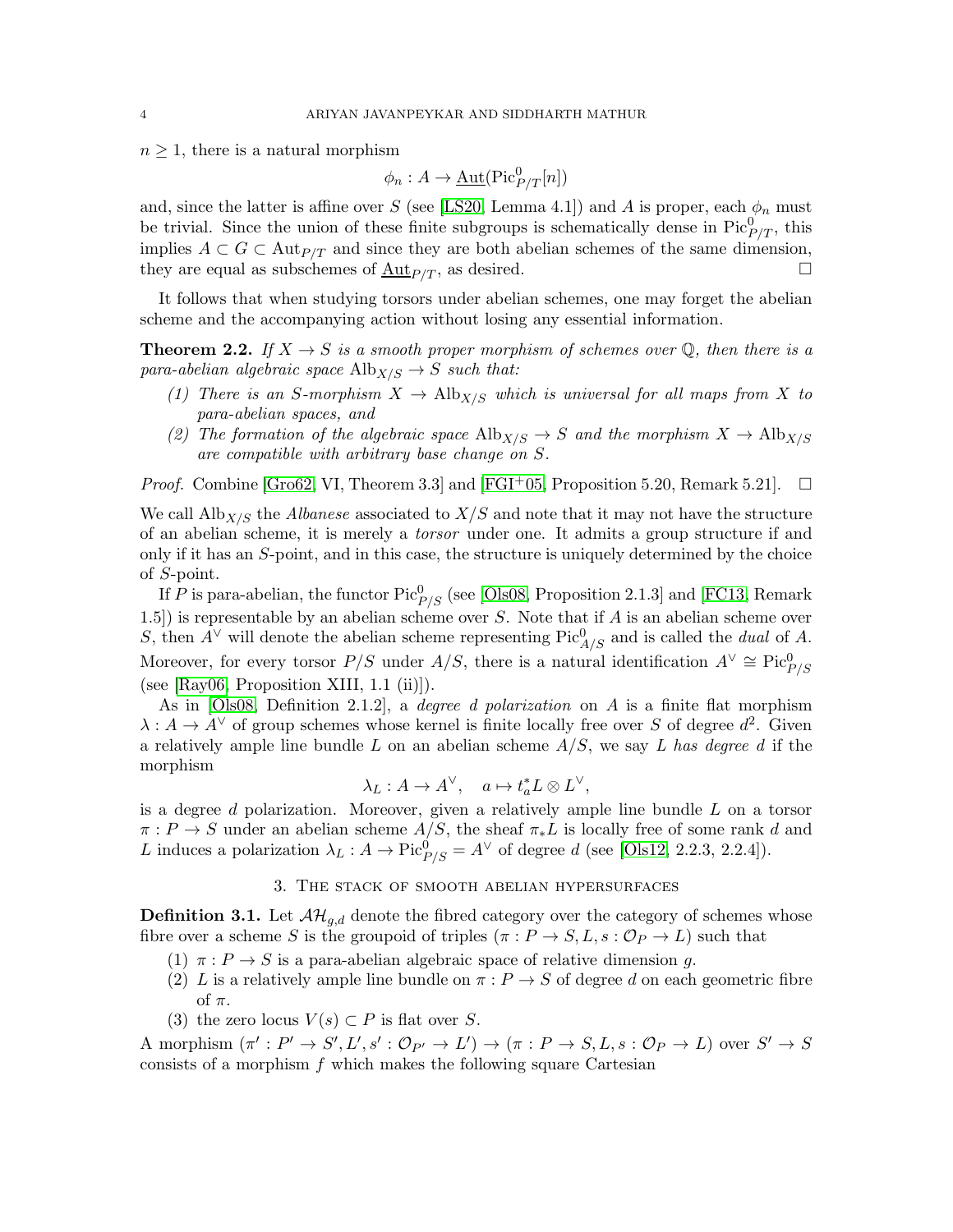

and an isomorphism  $g : f^*L \simeq L'$  which sends  $f^*s$  to  $s'$ . We call  $\mathcal{AH}_{g,d}$  the *moduli stack of abelian hypersurfaces of degree d.* The subcategory  $\mathcal{AH}_{g,d}^{\rm sm} \subset \mathcal{AH}_{g,d}$  consisting of  $(\pi : P \to S, L, s : \mathcal{O}_P \to L)$  where  $V(s) \subset P$  is smooth over S will be referred to as the *moduli stack of smooth abelian hypersurfaces of degree d*. Similarly, we define the fibred category  $\mathcal{AH}_{q,d}$  whose fibre over a scheme S is the groupoid of pairs  $(\pi : P \to S, L)$  with P as in  $(1)$  and L as in  $(2)$ .

<span id="page-4-1"></span>**Proposition 3.2** (Basic properties). The stack  $AH_{g,d}^{sm}$  is a finite type algebraic stack with *finite diagonal over* Z*.*

*Proof.* This is proven in [\[JLM,](#page-13-7) §6]. Indeed, the algebraicity (resp. finiteness of the diagonal) follows from [\[JLM,](#page-13-7) Proposition 6.3] (resp. [JLM, Propostion 6.4]).  $\Box$ 

An algebraic stack X is *uniformisable (by an algebraic space)* if there exists an algebraic space U and a finite étale surjective morphism  $U \to X$ ; see [\[Noo04,](#page-13-14) Definition 6.1]. By [\[LMB00,](#page-13-15) Théorème. 6.1], an algebraic stack X is uniformisable if and only if there exists a finite (abstract) group  $G$ , an algebraic space  $U$ , and an action of  $G$  on  $U$  such that  $X \cong [U/G].$ 

We will construct an explicit uniformisation of the stack  $\mathcal{AH}_{g,d,\mathbb{Z}[1/2d]}^{\text{sm}}$ . Our proof will require a well-known lemma that we could not locate in the literature. As such, we include the statement and proof below. Recall that a flat affine group scheme  $G/S$  is said to be *linearly reductive* if the structure map  $\pi : BG \to S$  has the property that  $\pi_* : Q\text{Coh}(BG) \to$  $\mathrm{QCoh}(S)$  is exact.

<span id="page-4-0"></span>Lemma 3.3. *Let* G *and* H *be smooth linearly reductive group schemes over a scheme* S *such that, for every geometric point*  $\bar{s}$  *of* S, there is an isomorphism  $G_{\bar{s}} \to H_{\bar{s}}$  of group schemes. *Then, there is an étale surjective morphism*  $S' \to S$  *and an isomorphism*  $G_{S'} \to H_{S'}$ *.* 

*Proof.* Consider the functor of (group) isomorphisms  $I = \underline{\text{Isom}}_S(G, H) \to S$ . Since G and H are linearly reductive over S, it follows from [Bri21, Theorem 2] and [\[DGA](#page-12-5)+11, Remarque I.1.7.3] that I is representable by a scheme which is locally of finite presentation over  $S$ . Moreover,  $I \to S$  is a smooth morphism. Indeed, if  $A' \to A$  is a surjective morphism of affine schemes with nilpotent ideal I, the obstruction to extending an isomorphism  $\phi_A: G_A \to H_A$ to a morphism over Spec A to one over Spec A' lives in the Hochschild cohomology group  $H^2(G_A, \text{Lie}_{H_A/A} \otimes I)$  (see [\[DGA](#page-12-5)<sup>+</sup>11, Corollaire III.2.6]). This cohomology group vanishes because G is linearly reductive, and the lifted morphism  $\phi_{A'}$  is an isomorphism by [\[Gro67,](#page-13-16) Corollaire 17.9.5]. Thus, the morphism  $I \rightarrow S$  is smooth and surjective. In particular, the morphism  $I \to S$  admits sections étale locally by [\[Gro67,](#page-13-16) Corollaire 17.16.3 (ii)], as desired.

We construct a finite étale atlas of  $\mathcal{AH}_{g,d,\mathbb{Z}[1/2d]}^{\rm sm}$  by introducing extra structure to the moduli problem to ensure the resulting moduli stack has trivial stabilizers. Our construction combines moduli problems introduced by Mumford in [\[Mum66\]](#page-13-17) and developed further by Olsson in [\[Ols08\]](#page-13-11).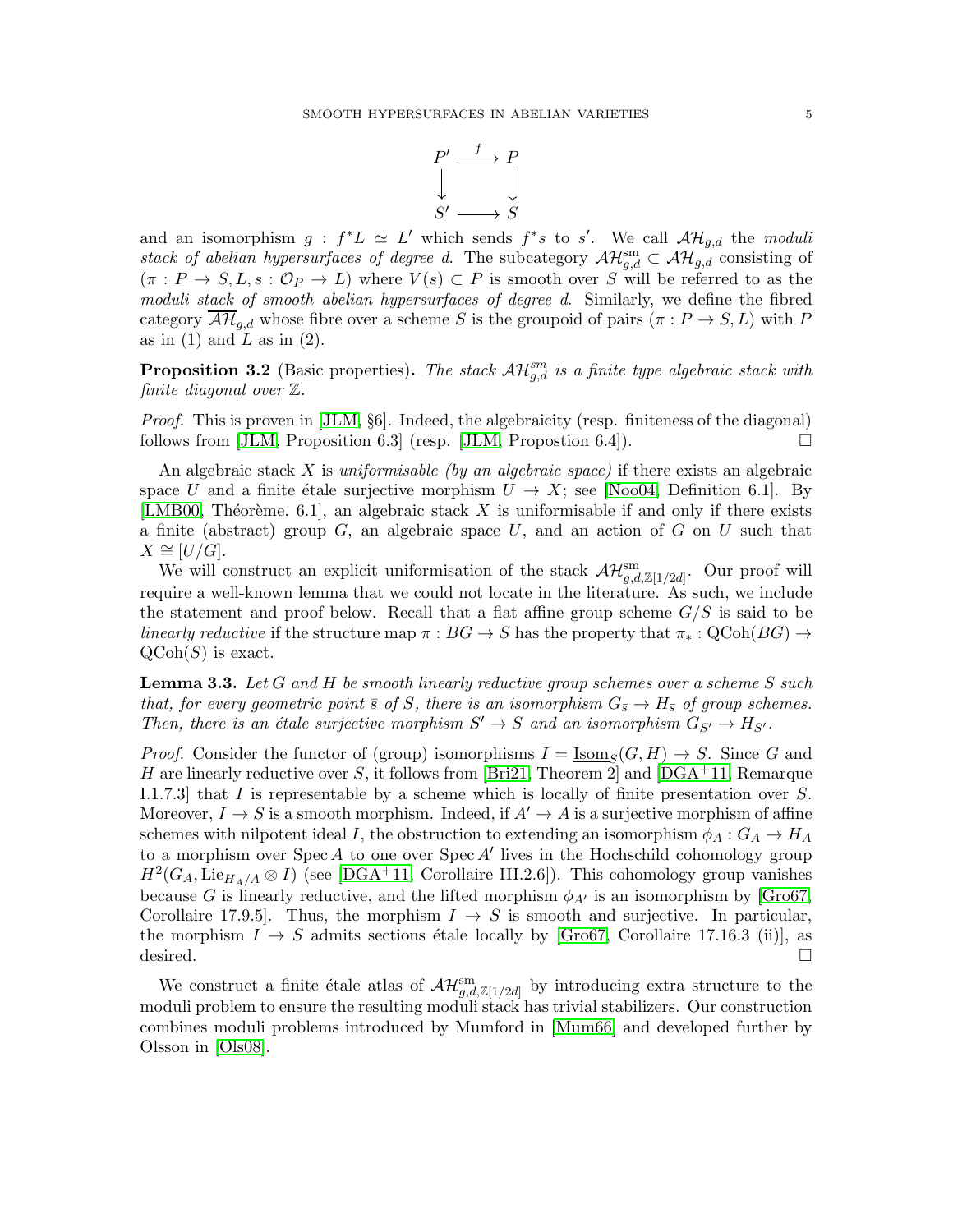<span id="page-5-1"></span>**Remark 3.4.** By Proposition [2.1,](#page-2-0) the stack  $\overline{\mathcal{AH}}_{g,d}$  is equivalent to the stack  $\mathcal{T}_{g,d}$  defined in [\[Ols08,](#page-13-11) Section 5.1.1] which parametrizes triples  $(A, P, L)$  with A an abelian scheme, P an A-torsor, and  $L$  a relatively ample degree  $d$  line bundle on  $P$ .

**Remark 3.5.** The stack  $\mathcal{AH}_{g,d}^{\text{sm}}$  is closely related to the moduli stacks  $\mathcal{T}_{g,d}$  (Remark [3.4\)](#page-5-1) and  $\mathcal{A}_{g,d}$ , where the stack  $\mathcal{A}_{g,d}$  parametrizes abelian schemes with a fixed polarization of degree d; see [\[Ols08,](#page-13-11) Chapter 5]. Indeed, the stack  $\mathcal{AH}_{g,d}^{\text{sm}}$  is naturally an open substack of  $\mathbb{V}((\pi_u)_*\mathcal{L})$ , where  $\pi_u:(\mathcal{A},\mathcal{P},\mathcal{L})\to \mathcal{T}_{q,d}$  is the universal object of  $\mathcal{T}_{q,d}$ . Thus, we have the following morphisms

$$
\mathcal{AH}_{g,d}^{\mathrm{sm}}\subset \mathbb{V}((\pi_u)_*\mathcal{L})\longrightarrow \mathcal{T}_{g,d}\longrightarrow \mathcal{A}_{g,d}.
$$

where the first inclusion is open and the rightmost arrow is defined by sending  $(A, P, L)$ to  $(A, \lambda_L)$  with  $\lambda_L : A \to A^{\vee}$  the associated degree d polarization. In fact, this rightmost arrow is a gerbe by [\[Ols08,](#page-13-11) Proposition 5.1.4]. Although the stack  $A_{q,d}$  is uniformisable (see [\[MFK94,](#page-13-18) Theorem 7.9]), the pull-back of a uniformisation of  $\mathcal{A}_{q,d}$  does not always give a uniformisation of  $\mathcal{AH}_{g,d}^{\rm sm}$  since  $\mathcal{AH}_{g,d} \to \mathcal{A}_{g,d}$  is not necessarily representable. However, as we aim to show below, one can construct an auxiliary moduli problem to remedy this issue.

<span id="page-5-0"></span>**Proposition 3.6.** The stack  $\mathcal{AH}_{g,d,\mathbb{Z}[1/2d]}^{sm}$  is uniformisable.

*Proof.* By definition, the relative inertia group  $\mathcal{G}_{(A,P,L)}$  of the morphism  $\mathcal{T}_{g,d} \longrightarrow \mathcal{A}_{g,d}$  at an object  $(A, P, L) \in \mathcal{T}_{q,d}(S)$  is the kernel of the homomorphism

$$
\underline{\mathrm{Aut}}_{\mathcal{T}_{g,d}}(A,P,L) \to \underline{\mathrm{Aut}}_{\mathcal{A}_{g,d}}(A,\lambda_L).
$$

Thus,  $\mathcal{G}_{(A,P,L)}(S)$  is the group of pairs  $(f,g)$ , where  $f: P \to P$  is an A-equivariant automorphism and  $g : f^*L \to L$  is an isomorphism. However, since f respects the action of the abelian scheme A, the morphism  $f$  is equal to translation by a (unique) point  $x \in A(S)$ . Furthermore, since we have  $t_x^*L \cong L$ , it follows that  $x \in H(L)(S)$ , where  $H(L) = \text{Ker}(\lambda_L : A \to A^{\vee} = \text{Pic}^0_{P/S})$ . In fact, we have an exact sequence of group sheaves

$$
1 \to \mathbb{G}_m \stackrel{\iota}{\to} \mathcal{G}_{(A,P,L)} \to H(L) \to 1,
$$

where  $c \in \mathbb{G}_m(S)$  gets mapped to  $(\text{id}_P, c)$  (see [\[Ols08,](#page-13-11) 5.1.3]). Note that the subgroup

$$
\underline{\mathrm{Aut}}_{\mathcal{AH}_{g,d}}(A,P,L,s)\subset\underline{\mathrm{Aut}}_{\mathcal{T}_{g,d}}(A,P,L)
$$

intersects  $\iota(\mathbb{G}_m)$  trivially, as units scale the section s.

To prove the proposition, it suffices to find a finite étale cover  $\psi : \Sigma_{g,d} \to \mathcal{T}_{g,d,\mathbb{Z}[1/2d]}$  such that, for every  $p \in \Sigma_{g,d}(S)$ , the induced subgroup scheme

$$
\underline{\mathrm{Aut}_{\Sigma_{g,d}}}(p) \hookrightarrow \underline{\mathrm{Aut}}_{\mathcal{T}_{g,d,\mathbb{Z}[1/2d]}}(A,P,L)
$$

intersects  $\mathcal{G}_{(A,P,L)}$  in  $\iota(\mathbb{G}_m)$  (with  $\psi(p) = (A, P, L)$ ). Indeed, in this case the pullback

$$
\overline{\Sigma}_{g,d} = \Sigma_{g,d} \times_{\mathcal{T}_g,d,\mathbb{Z}[1/2d]} \mathcal{AH}_{g,d,\mathbb{Z}[1/2d]}^{\mathrm{sm}}
$$

has automorphism groups which meet the various  $\mathcal{G}_{(A,P,L)}$  trivially. Thus,  $\Sigma_{g,d}$  is a finite  $\det$  detail cover of  $\mathcal{AH}_{g,d,\mathbb{Z}[1/2d]}^{\text{sm}}$  and is representable *over* the stack  $\mathcal{A}_{g,d}$ . Now, let  $\mathcal{A}_{g,d,n} \to \mathcal{A}_{g,d}$ denote the moduli stack of degree d polarized abelian schemes with level n structure, and note that  $\mathcal{A}_{g,d,n}$  is a scheme and that the morphism is finite, étale and surjective (see, e.g., the proof of [\[Ols12,](#page-13-13) Theorem 2.1.11] and [\[MFK94,](#page-13-18) Theorem 7.9]). It follows that  $\mathcal{A}_{g,d,n} \times_{\mathcal{A}_{g,d}} \overline{\Sigma}_{g,d} \to \mathcal{AH}_{g,d,\mathbb{Z}[1/2d]}^{\rm sm}$  is a uniformisation.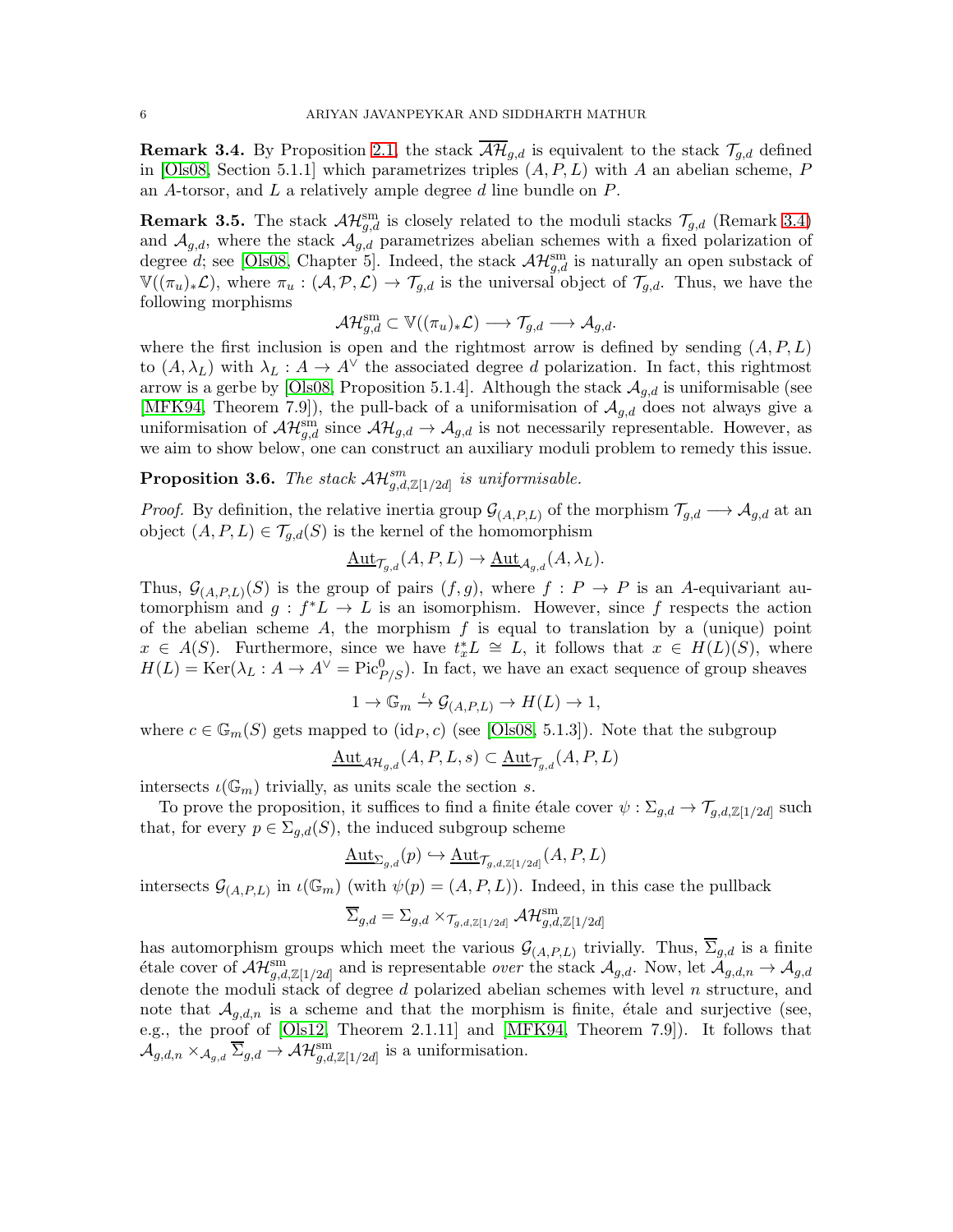It remains to construct the auxiliary moduli stack  $\Sigma_{g,d}$ . Fix a sequence of g positive integers  $(d_1, ..., d_g)$  where  $d_i | d_{i+1}$  with  $d = d_1 \cdots d_g$  (called a *type*) and define the group scheme  $G(\delta)$  over S, a  $\mathbb{Z}[1/2d]$ -scheme, as follows. First, its underlying scheme is  $\mathbb{G}_m \times$  $K(\delta) \times K(\delta)^{\vee}$ , where  $K(\delta) = \bigoplus_{i=1}^{g} \mathbb{Z}/d_i\mathbb{Z}$ . Then, the group law is defined to be

$$
(\alpha, x, l)(\alpha', x', l') = (\alpha \alpha' l'(x), xx', ll').
$$

This shows that there is an exact sequence

$$
1 \to \mathbb{G}_m \to G(\delta) \to H(\delta) \to 1,
$$

where  $H(\delta) = K(\delta) \times K(\delta)^{\vee}$ . In fact, given any  $(A, P, L) \in \mathcal{T}_{g,d}(S)$ , we see that étale locally on S there is a type  $\delta$  and an isomorphism of groups  $\phi$  which make the following diagram commute

$$
\begin{array}{ccc}\n1 & \longrightarrow & \mathbb{G}_m \longrightarrow \mathcal{G}_{(A,P,L)} \longrightarrow H(L) \longrightarrow 1 \\
\downarrow \text{id} & \downarrow \phi & \downarrow \quad \downarrow \\
1 & \longrightarrow & \mathbb{G}_m \longrightarrow G(\delta) \longrightarrow H(\delta) \longrightarrow 1.\n\end{array}
$$

When S is an algebraically closed field, this follows from [\[Mum66,](#page-13-17) pg. 294-295]. To prove this for a general scheme S, note that the type  $\delta$  for each  $\mathcal{G}_{(A,P,L)}$  is locally constant on S, so that we may assume S is connected and that  $\delta$  is constant. Thus, there are isomorphisms  $\phi$  as above at every geometric point of S. Therefore, since  $G(\delta)$  and  $\mathcal{G}_{(A,P,L)}$  are linearly reductive by  $[A]$ p13, Proposition 12.17, there exists an isomorphism étale locally on S by Lemma [3.3.](#page-4-0)

The fact that isomorphisms exist étale locally implies that isomorphisms inducing the identity on  $\mathbb{G}_m$  also exist étale locally. Indeed, any isomorphism preserves the connected component and hence induces an automorphism of  $\mathbb{G}_m$ , so that we get a morphism

$$
\underline{\mathrm{Isom}}(G_{(A,P,L)}, G(\delta)) \to \underline{\mathrm{Aut}}(\mathbb{G}_m) = \mathbb{Z}/2\mathbb{Z}.
$$

Let  $I_{\mathbb{G}_m}$  be its (open) fiber over the identity section, and note that  $I_{\mathbb{G}_m}$  inherits smoothness from I. Surjectivity of  $I_{\mathbb{G}_m} \to S$  follows from the case when S is a field (see [\[Mum66,](#page-13-17) pg. 294-295]). Thus, it follows that  $I_{\mathbb{G}_m}$  admits points étale locally on S, i.e., isomorphisms  $\phi$ which induce the identity of  $\mathbb{G}_m$  exist étale locally.

Consider the open and closed substack  $\mathcal{T}_{g,\delta} \subset \mathcal{T}_{g,d,\mathbb{Z}[1/2d]}$  consisting of those  $(A, P, L)$  with  $H(L)$  having type  $\delta$ . Following [\[Ols08,](#page-13-11) 6.3.22], we define  $\Sigma_{g,\delta} \to \text{Spec } \mathbb{Z}[1/2d]$  to be the stack of tuples whose fiber over S is  $(A, P, L, \sigma)$  where  $(A, P, L) \in \mathcal{T}_{q,\delta}(S)$  and  $\sigma : \mathcal{G}_{(A, P, L)} \to G(\delta)$ is an isomorphism of group schemes which is the identity over the respective copies of  $\mathbb{G}_m$ . A morphism  $(A, P, L, \sigma) \rightarrow (A', P', L', \sigma')$  in  $\Sigma_{g,\delta}(S)$  is a map  $\eta : (A, P, L) \rightarrow (A', P', L')$  in  $\mathcal{T}_{g,\delta}(S)$  such that



commutes.

The morphism  $\Sigma_{q,\delta} \to \mathcal{T}_{q,\delta}$  defined by forgetting  $\sigma$  is finite, étale, and surjective. Indeed, the argument above shows that the fiber product of this morphism along any map  $S \to \mathcal{T}_{g,\delta}$ is a torsor under the group of automorphisms  $\underline{\mathrm{Aut}}_{\mathbb{G}_m}(G(\delta))$  of  $G(\delta)$  which act as the identity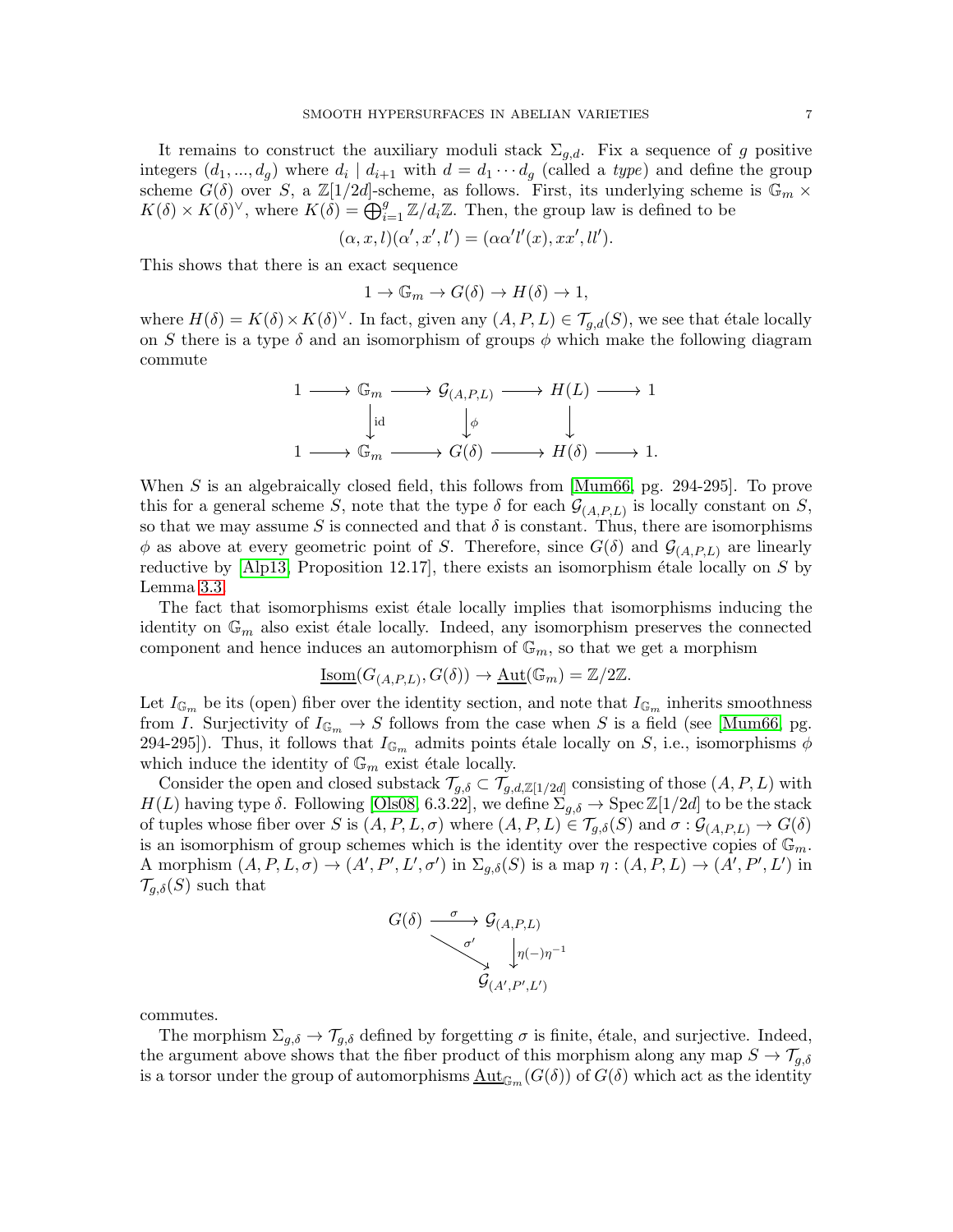on  $\mathbb{G}_m$ . By [\[Ols08,](#page-13-11) Proposition 6.3.7] it follows that the morphism is finite and étale. Since  $\Sigma_{d,\delta} \to \mathcal{T}_{q,\delta}$  is surjective, it remains to show that

$$
\underline{\mathrm{Aut}}_{\Sigma_{g,\delta}}(A,P,L,\sigma) \subset \underline{\mathrm{Aut}}_{\mathcal{T}_{g,d,\mathbb{Z}[1/2d]}}(A,P,L)
$$

intersects  $\mathcal{G}_{(A,P,L)}$  in  $\iota(\mathbb{G}_m)$ . If g is a point of

$$
\underline{\mathrm{Aut}_{\Sigma_{g,\delta}}}(A,P,L,\sigma)\times_{\underline{\mathrm{Aut}}_{\mathcal{T}_{g,d,\mathbb{Z}[1/2d]}(A,P,L)}}\mathcal{G}_{(A,P,L)}
$$

then conjugation by g preserves the isomorphism  $\sigma : \mathcal{G}_{(A,P,L)} \to G(\delta)$ . In other words, g defines a central element of  $\mathcal{G}_{(A,P,L)}$ . Since the center of this group is  $\iota(\mathbb{G}_m)$ , this completes the proof.  $\Box$ 

**Remark 3.7.** The statement that the morphism  $\Sigma_{g,\delta} \to \mathcal{T}_{g,\delta}$  defined by forgetting  $\sigma$  is finite and étale is stated in  $[Ols08,$  Proposition 6.3.23]. However, we were unable to find a reference for the fact that the isomorphisms  $\sigma : \mathcal{G}_{(A,P,L)} \to G(\delta)$  exist fppf locally. As such, we included this argument in the proof above to ensure completeness.

#### 4. Quasi-finiteness of the forgetful functor

Let  $\mathcal{CP}$  be the stack of smooth proper canonically polarized varieties over  $\mathbb{Q}$ , i.e., for S a scheme over  $\mathbb{Q}$ , the objects of the groupoid  $\mathcal{CP}(S)$  are smooth proper morphisms  $X \to S$ of schemes whose geometric fibres are connected with ample canonical bundle, morphisms in  $\mathcal{CP}(S)$  are S-morphisms of schemes. For  $h \in \mathbb{Q}[t]$  a polynomial, we let  $\mathcal{CP}_h$  be the substack of smooth proper canonically polarized varieties with Hilbert polynomial  $h$  (where the Hilbert polynomial of  $X \to S$  is computed with respect to  $\omega_{X/S}$ ). Note that  $\mathcal{CP}_h$  is an open and closed substack of  $\mathcal{CP}$ , and that  $\mathcal{CP}$  is the (countable) disjoint union of the stacks  $\mathcal{CP}_h$ , where h runs over Q[t]. For each polynomial h, the stack  $\mathcal{CP}_h$  is a finite type separated Deligne-Mumford algebraic stack over Q with a quasi-projective coarse space; see [\[Vie10\]](#page-14-2).

Throughout this section, we let  $g \geq 2$  be an integer. In particular, if A is an abelian variety over a field k of dimension g and  $D \subset A$  is a smooth ample hypersurface, then  $\omega_{D/k}$ is ample by adjunction and  $D$  is connected. Therefore, there is a functor

$$
\mathcal{AH}_{g,d,\mathbb{Q}}^{\text{sm}} \to \mathcal{CP}, \quad (P, L, s) \mapsto \text{V}(s)
$$

which sends a tuple  $(P, L, s)$  to the canonically polarized scheme  $V(s)$  (and forgets the embedding  $V(s) \subset P$  for  $q \geq 2$ .

<span id="page-7-0"></span>Lemma 4.1. *The morphism*

$$
\mathcal{AH}_{g,d,\mathbb{Q}}^{sm}\to\mathcal{CP},\quad (P,L,s)\mapsto\mathrm{V}(s)
$$

*is representable.*

*Proof.* It suffices to show that the kernel K of the natural homomorphism from the inertia group of a C-object  $(A, P, L, s)$  of  $\mathcal{AH}_{g,d}^{\rm sm}$  to the automorphism group  $\text{Aut}(D)$  of  $D := V(s)$ is trivial. To do so, we fix an isomorphism  $P \cong A$  such that the hypersurface  $D \subset P \cong \mathbb{Z}$ A contains the origin of A. Then, an element of the above kernel K corresponds to a homomorphism  $f : A \to A$  with  $f(x) = x$  for every x in D. Since the kernel of the homomorphism  $f - id_A$  contains the ample divisor D and the smallest abelian subvariety containing D is A (since  $g \geq 2$  and  $\omega_{D/\mathbb{C}}$  is ample) the kernel of  $f - id_A$  equals A, so that  $f = id_A$ . This shows that the kernel K is trivial, and concludes the proof.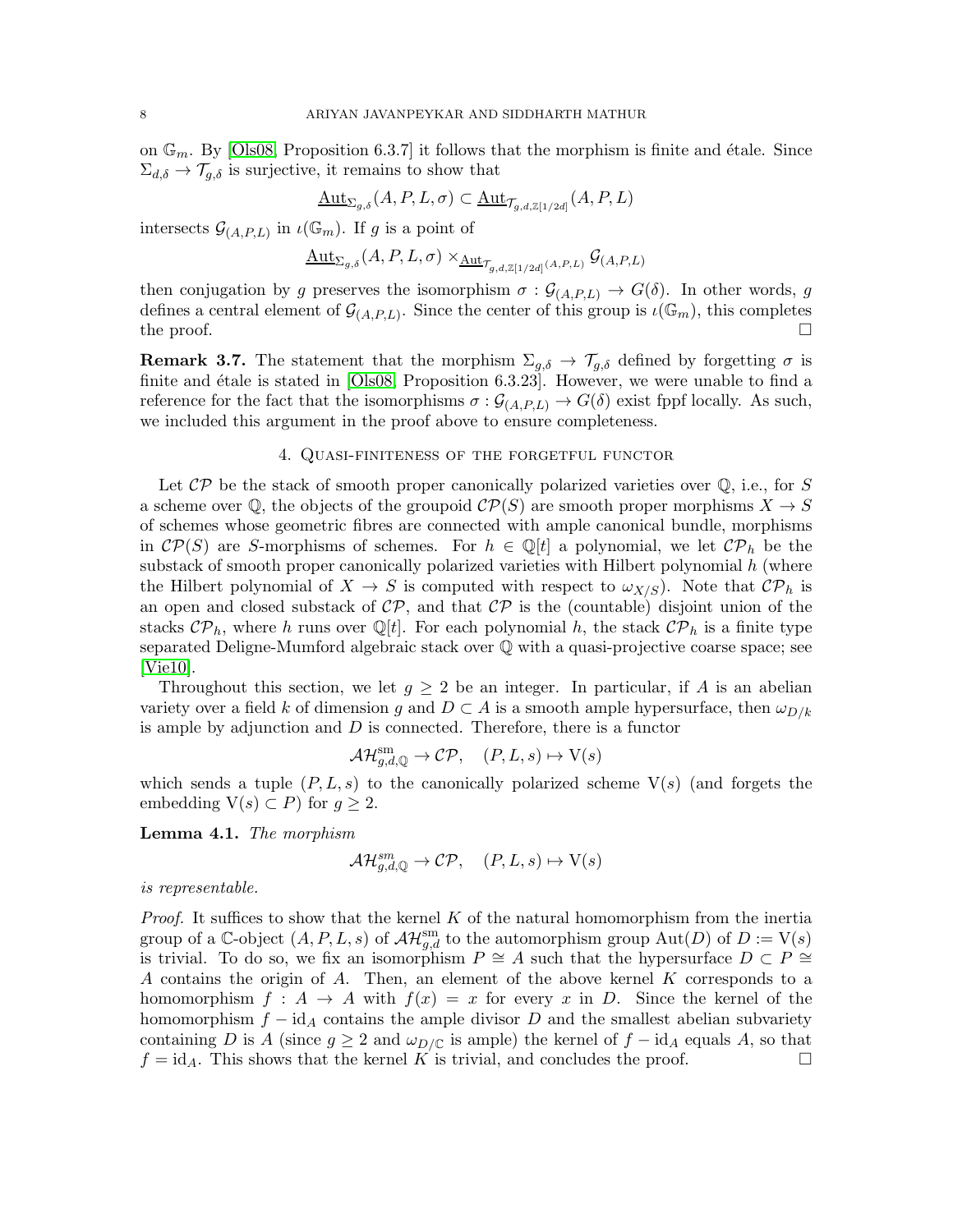If k is a field of characteristic zero and  $(A, P, L, s)$  is a k-object of  $\mathcal{AH}_{g,d,\mathbb{Q}}^{\text{sm}}$ , we let

$$
\mathrm{T}_{\mathcal{AH}_{g,d,\mathbb{Q}}^{\mathrm{sm}}}((A,P,L,s))
$$

denote the tangent space to  $(A, P, L, s)$  in the stack  $\mathcal{AH}_{g,d,\mathbb{Q}}^{\text{sm}}$ . Similarly, for D a k-object of CP, we let  $T_{\mathcal{CP}}(D)$  be the tangent space of the object D to CP, and we note that  $T_{\mathcal{CP}}(D)$ equals  $H^1(D, T_D)$ . The morphism

$$
\mathcal{AH}_{g,d,\mathbb{Q}}^{\text{sm}} \to \mathcal{CP}, \quad (P, L, s) \mapsto \text{V}(s)
$$

defined above induces for each k-object  $(A, P, L, s)$  of  $\mathcal{AH}_{g,d,\mathbb{Q}}^{\text{sm}}$  a morphism of k-vector spaces

<span id="page-8-0"></span>
$$
T_{\mathcal{AH}_{g,d,\mathbb{Q}}^{\text{sm}}}((A,P,L,s)) \to T_{\mathcal{CP}}(V(s)).\tag{4.1}
$$

<span id="page-8-1"></span>Proposition 4.2. *Let* k *be a field of characteristic zero and let* (A, P, L, s) *be a* k*-object of*  $\mathcal{AH}_{g,d,\mathbb{Q}}^{sm}.$  Then the following statements hold.

- *(1) The map [\(4.1\)](#page-8-0) is injective.*
- *(2)* If  $g \geq 3$ *, then the map*  $(4.1)$  *is an isomorphism.*

*Proof.* Let  $D := V(s)$ , and note that  $\iota : D \to P$  is a smooth ample hypersurface. We let  $N_{D/P}$  be the normal bundle of  $\iota : D \subset P$  on D. By [\[Ser06,](#page-14-3) Proposition 3.4.17], the tangent space  $T_{\mathcal{AH}_{g,d,\mathbb{Q}}^{\text{sm}}}((A, P, L, s))$  is naturally identified with  $\mathrm{H}^1(P, T_P\langle D \rangle)$ , where  $T_P\langle D \rangle$ is defined to be the kernel in the short exact sequence

$$
0 \to T_P \langle D \rangle \to T_P \to \iota_* N_{D/P} \to 0.
$$

Similarly, the tangent space  $T_{\mathcal{CP}}(D)$  can be identified with  $H^1(D, T_D)$ . We set  $T_P(-D)$  $T_P \otimes \mathcal{O}_P(-D)$ , then the morphism

$$
\mathrm{T}_{\mathcal{AH}^{\mathrm{sm}}_{g,d,\mathbb{Q}}((A,P,L,s))\to \mathrm{T}_{\mathcal{CP}}(\mathrm{V}(s))
$$

on tangent spaces is given by  $H^1(d)$  induced by the diagram (d) induced by the diagram



Since the above diagram induces, for every  $i \geq 1$ , an exact sequence

$$
H^{i}(P, T_{P}(-D)) \longrightarrow H^{i}(P, T_{P}\langle D \rangle) \xrightarrow{H^{i}(d)} H^{i}(D, T_{D}) \longrightarrow H^{i+1}(T_{P}(-D)),
$$

the result follows from the fact that  $\dim H^1(P, T_P(-D)) = g \cdot \dim H^{g-1}(P, \mathcal{O}_P(D)) = 0$ for  $g = \dim P \ge 2$  and  $\dim H^2(P, T_P(-D)) = g \cdot \dim H^{g-2}(P, \mathcal{O}_P(D)) = 0$  for  $g \ge 3$  (see [\[Mum08,](#page-13-19) p. 150]) because  $\mathcal{O}_P(D)$  is non-degenerate and effective.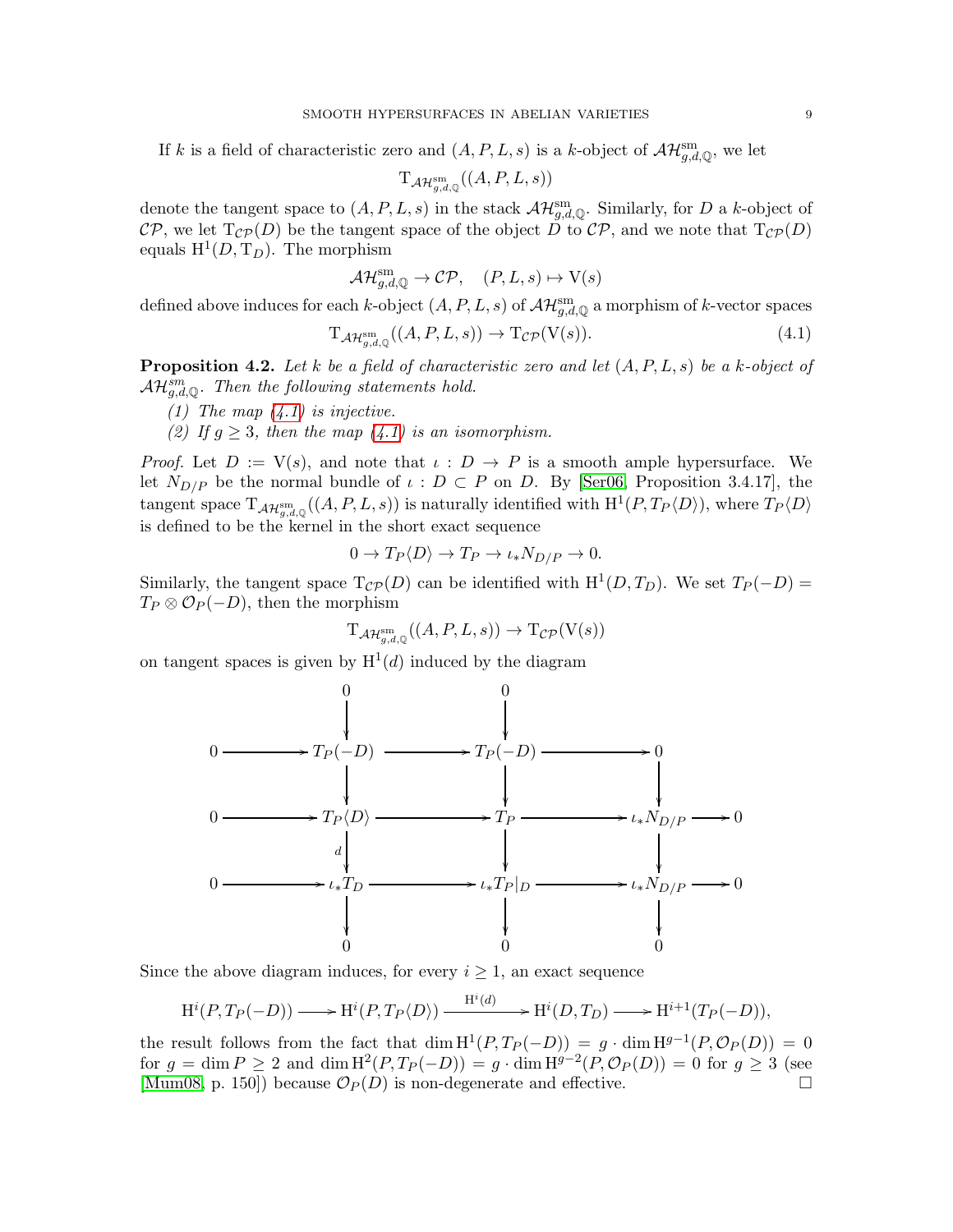Since a morphism of finite type separated Deligne-Mumford stacks is unramified if and only if it is injective on tangent spaces (use [\[Sta15,](#page-14-4) Tag 0B2G]), we obtain the following consequence of Proposition [4.2.](#page-8-1)

<span id="page-9-2"></span>Corollary 4.3. The morphism 
$$
\mathcal{AH}_{g,d,\mathbb{Q}}^{sm} \to \mathcal{CP}
$$
 is unramified.

Since unramified morphisms of finite type are quasi-finite [\[Sta15,](#page-14-4) Tag 06PU], we obtain the following useful consequence from Corollary [4.3.](#page-9-2)

<span id="page-9-0"></span>**Corollary 4.4.** *The morphism*  $\mathcal{AH}_{g,d,\mathbb{Q}}^{sm} \to \mathcal{CP}$  *is quasi-finite.* 

4.1. The second proof of Proposition [3.6.](#page-5-0) Recall that Proposition [3.6](#page-5-0) says that the stack  $\mathcal{AH}_{g,d,\mathbb{Z}[1/d]}^{\text{sm}}$  is uniformisable. In this section we reprove this over  $\mathbb Q$  by adding level structure to the hypersurface  $V(s)$  associated to  $(A, P, L, s)$  in  $\mathcal{AH}_{g,d,\mathbb{Q}}^{\text{sm}}$ .

We first record the following well-known lemma concerned with the action of an automorphism of an abelian variety on its (singular) cohomology. Note that, to simplify the notation, we will omit writing  $X^{\text{an}}$  instead of  $X$ , so that, for example,  $H^*(X, \mathbb{Z})$  denotes the singular  $\mathbb{Z}$ -cohomology of  $X^{\text{an}}$ .

<span id="page-9-3"></span>**Lemma 4.5.** Let A be an abelian variety over  $\mathbb{C}$ , and let  $\sigma : A \to A$  be an isomorphism of  $\mathbb{C}\text{-}schemes which acts trivially on  $\mathrm{H}^1(A,\mathbb{C})$ . Then, there is an element  $a \in A(\mathbb{C})$  such that$ σ *is given by translation by* a*.*

*Proof.* By [\[Mum08,](#page-13-19) Corollary II.1], there is an element a in  $A(\mathbb{C})$  and an isomorphism  $f: A \to A$  such that, for every x in  $A(\mathbb{C})$ , we have that  $\sigma(x) = f(x) + a$ . Since translations act trivially on cohomology and  $\sigma$  acts trivially on  $H^1(A,\mathbb{C})$ , we see that f acts trivially on  $H^1(A, \mathbb{C})$ . In particular,  $f - id_A$  acts as zero on  $H^1(A, \mathbb{C})$ . Since End(A) injects into End( $H^1(A, \mathbb{C})$ ) [\[Mum08,](#page-13-19) p. 175-177], we conclude that f is the identity map  $id_A : A \to A$ , as required.  $\Box$ 

In fact, as Will Sawin explained to us, the automorphism group of a smooth projective variety of general type which embeds into its Albanese, acts faithfully on its (singular) cohomology.

<span id="page-9-1"></span>Lemma 4.6. *Let* X *be a smooth projective variety of general type over* C *which embeds into an abelian variety. Then*  $\text{Aut}(X)$  *acts faithfully on*  $H^*(X, \mathbb{C})$ *.* 

*Proof.* Let  $\sigma$  be an automorphism of X such that  $\sigma$  acts trivially on H<sup>\*</sup>(X, C). We show that  $\sigma$  is the identity.

First, by  $[DJL17,$  Appendix, Theorem 1, since X is of general type, the topological Euler characteristic  $e(X) \neq 0$ . Since  $\sigma \in Aut(X)$  acts trivially on the entire cohomology  $H^*(X, \mathbb{C})$ , the Lefschetz trace formula together with  $e(X) \neq 0$  implies that  $\sigma$  has a fixed point (see [\[Gro77,](#page-13-20) III.4.11.4, p.111]).

On the other hand, since  $X$  embeds into an abelian variety, we have that  $X$  embeds into its Albanese variety Alb<sub>X/C</sub>. In particular,  $\sigma$  induces an automorphism  $\psi : \text{Alb}_{X/\mathbb{C}} \to \text{Alb}_{X/\mathbb{C}}$ and we have a commutative diagram

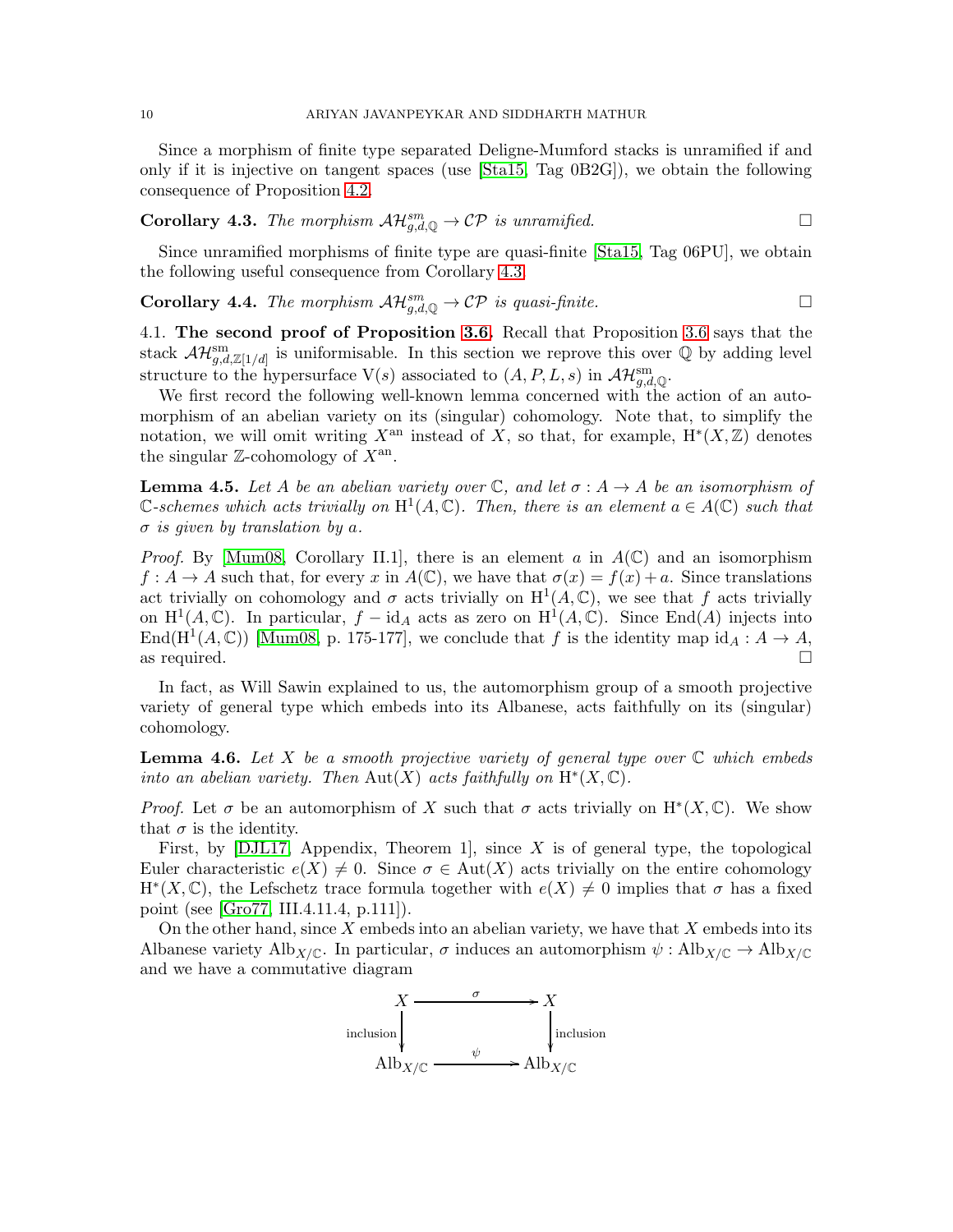Since  $\sigma$  acts trivially on H<sup>\*</sup>(X, C), it acts trivially on H<sup>1</sup>(X, C). In particular, since  $H^1(X,\mathbb{C}) = H^1(\text{Alb}_{X/\mathbb{C}},\mathbb{C}),$  it follows that  $\psi$  acts trivially on  $H^1(\text{Alb}_{X/\mathbb{C}},\mathbb{C}).$  By Lemma [4.5,](#page-9-3) this implies that  $\psi$  is given by translation on Alb $_{X/\mathbb{C}}$ .

Since  $\sigma$  has a fixed point, the same holds for  $\psi$ . However, because  $\psi$  is a translation it must be the identity. By the above commutative diagram, we conclude that  $\sigma$  is the identity, as required.  $\square$ 

<span id="page-10-0"></span>**Lemma 4.7.** Let S be a finite type  $\mathbb{C}$ -scheme and let  $X \to S$  be a smooth proper morphism *whose geometric fibres are canonically polarized varieties. Suppose that, for every s in*  $S(\mathbb{C})$ , *the group*  $Aut(X_s)$  *acts faithfully on*  $H^*(X_s, \mathbb{C})$ *. Then, there is an integer*  $\ell_0 \geq 3$  *such that,*  $f$ or every prime number  $\ell \geq \ell_0$  and every  $s$  in  $S(\mathbb{C})$ , the action of  $\text{Aut}(X_s)$  on  $\text{H}^*(X_s,\mathbb{Z}/\ell\mathbb{Z})$ *is faithful.*

*Proof.* Stratifying S by finitely many locally closed subschemes, we may and do assume that S is a smooth integral variety over  $\mathbb C$ . Therefore the (co)homology groups  $H_*(X_s,\mathbb Z)$ and  $H^*(X_s, \mathbb{Z})$  are all isomorphic as s varies in  $S(\mathbb{C})$ . Thus, since these groups are finitely generated, there is an integer  $\ell_0 \geq 3$  such that every prime number  $\ell \geq \ell_0$  is prime to the order of the torsion in the groups above. We obtain the following identifications for every such  $\ell$  and every s in  $S(\mathbb{C})$  from the universal coefficient theorem:

$$
H^*(X_s, \mathbb{Z}) \otimes \mathbb{Z}/\ell^n \mathbb{Z} \cong H^*(X_s, \mathbb{Z}/\ell^n \mathbb{Z})
$$
  

$$
H^*(X_s, \mathbb{Z}) \otimes \mathbb{Z}_\ell \cong H^*(X_s, \mathbb{Z}_\ell)
$$

Moreover, by our choice of  $\ell$ , the group  $H^*(X_s, \mathbb{Z}) \otimes \mathbb{Z}_\ell$  is torsion-free.

Let  $s \in S(\mathbb{C})$ , and suppose that  $\sigma \in Aut(X_s)$  acts trivially on  $\mathrm{H}^*(X_s, \mathbb{Z}/\ell \mathbb{Z})$ , we will show that  $\sigma$  is trivial.

Since  $H^*(X_s, \mathbb{Z}_\ell)$  is torsion-free, we may consider the action of  $\sigma$  on the free finitely generated  $\mathbb{Z}_{\ell}$ -module  $H^*(X_s, \mathbb{Z}_{\ell})$  as given by some  $\mathbb{Z}_{\ell}$ -matrix A. Since A acts trivially on  $\mathcal{H}^*(X_s, \mathbb{Z}/\ell\mathbb{Z})$ , we have that A mod  $\ell$  is the identity matrix. As  $\mathrm{Aut}(X_s)$  is finite, A is semisimple and the eigenvalues of  $A \otimes \overline{\mathbb{Z}}_{\ell}$  are roots of unity congruent to 1 mod  $\ell$ , as A mod  $\ell$  is the identity matrix. Therefore, as  $\ell > \ell_0 \geq 3$ , a well-known lemma of Minkowski and Serre (see the appendix of [\[Ser60\]](#page-14-5), or the more general [\[SZ96,](#page-14-6) Theorem 6.7]) implies that each eigenvalue of  $A \otimes \bar{\mathbb{Z}}_{\ell}$  is equal to 1. Therefore, since A is semi-simple, it is the identity matrix. It follows that  $\sigma$  acts trivially on  $\mathrm{H}^*(X_s, \mathbb{Z}_\ell)$ , and therefore also acts trivially on  $\mathrm{H}^*(X_s, \mathbb{C})$ . By our assumption that the group  $\text{Aut}(X_s)$  acts faithfully on  $\text{H}^*(X_s,\mathbb{C})$ , it follows that  $\sigma$ is the identity.  $\Box$ 

We want to identify a substack  $\mathcal{CP}^+ \subset \mathcal{CP}$  which parametrizes those smooth proper canonically polarized varieties which embed into some abelian variety. Equivalently,  $\mathcal{CP}^+$ should parametrize exactly those smooth proper canonically polarized varieties which embed into their Albanese variety. Thus, if  $\mathcal{U} \to \mathcal{CP}$  is the universal canonically polarized scheme, then  $\mathcal{CP}^+$  can be realized as the (open) locus in  $\mathcal{CP}$  where  $\mathcal{U} \rightarrow \text{Alb}_{\mathcal{U}/\mathcal{CP}}$  is a closed immersion (see [\[Gro65,](#page-13-21) 9.6.1]). In particular,  $\mathcal{CP}^+$  is a separated Deligne-Mumford stack over Q.

## <span id="page-10-1"></span>**Theorem 4.8.** *The stack*  $\mathcal{CP}^+$  *is uniformisable.*

*Proof.* For  $h \in \mathbb{Q}[t]$ , let  $\mathcal{CP}_h^+ = \mathcal{CP}^+ \cap \mathcal{CP}_h$  be the stack of canonically polarized varieties X with Hilbert polynomial  $h$  and which embed into their Albanese. It suffices to show that  $\mathcal{CP}_h^+$  is uniformisable. We will use level  $\ell$ -structure on the *entire* cohomology (compare with [\[Pop75\]](#page-13-22) and [\[JL17b\]](#page-13-23)).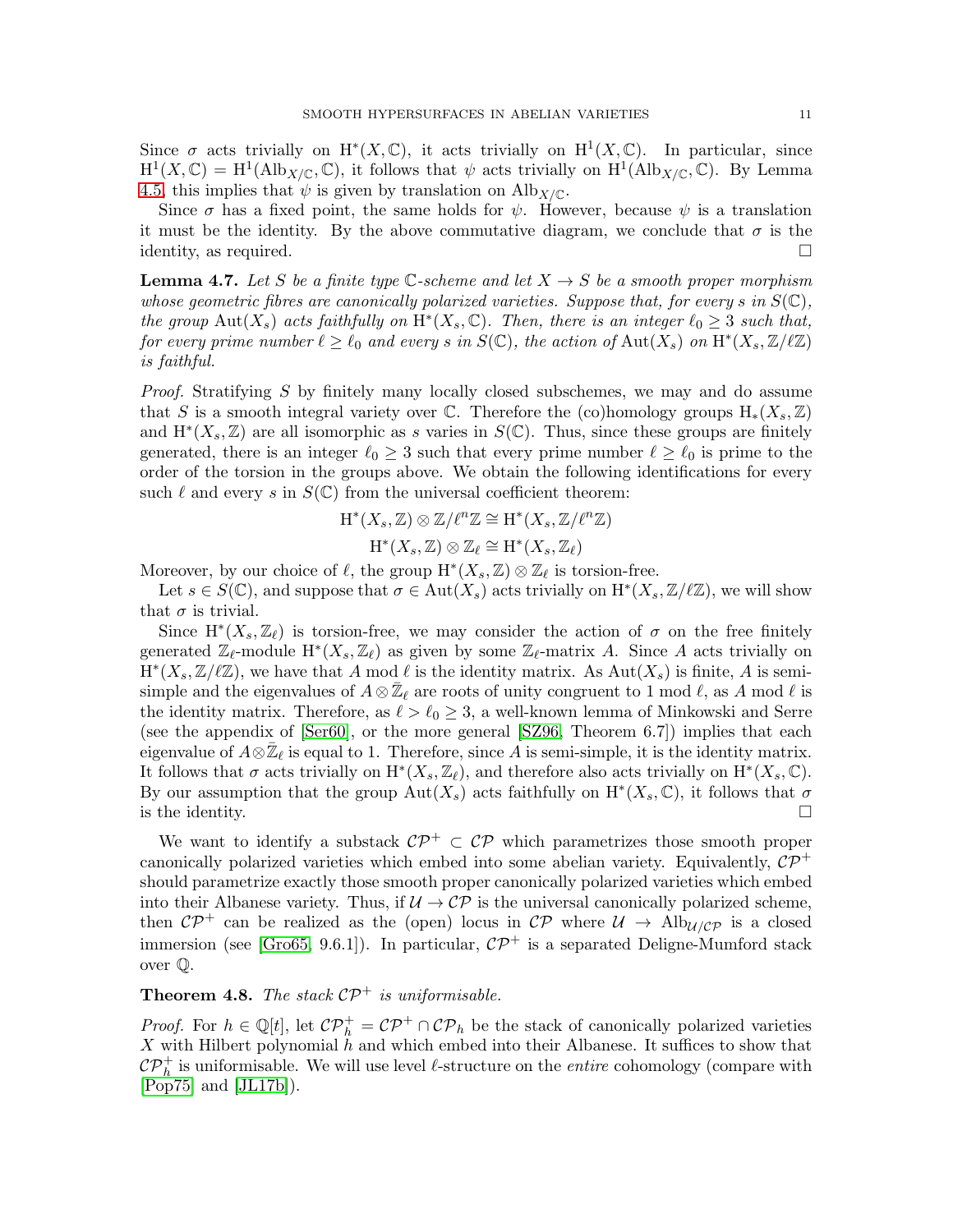Since  $\mathcal{CP}_h^+$  is of finite type over  $\mathbb{Q}$ , Lemma [4.6](#page-9-1) and Lemma [4.7](#page-10-0) imply that we may choose a prime number  $\ell$  such that, for every X in  $\mathcal{CP}_h^+(\mathbb{C})$ , the action of  $\mathrm{Aut}(X)$  on  $H^*(X,\mathbb{Z}/\ell\mathbb{Z})$  is faithful. Define  $(\mathcal{CP}_h^+)^{[\ell]}$  to be the stack over Q whose objects are tuples  $(f: X \to S, \phi_1, \ldots, \phi_{2n}),$  where  $n := \deg h$ , the morphism  $f: X \to S$  is in  $\mathcal{CP}_h^+$  and, for every  $i=1,\ldots,2n$ , the morphism  $\phi_i: R^if_*\mathbb{Z}/\ell\mathbb{Z} \cong (\mathbb{Z}/\ell\mathbb{Z})_S^{b_i}$  is an isomorphism of group schemes over S. Here  $b_i$  is the *i*-th Betti number of (a geometric fibre of)  $X \to S$ . Note that  $(C\mathcal{P}_h^+)^{[\ell]} \to C\mathcal{P}_h^+$  is finite and étale, so that  $(C\mathcal{P}_h^+)^{[\ell]}$  is a finite type separated algebraic stack over Q. Moreover, since the action of  $\text{Aut}(X)$  on  $H^*(X,\mathbb{Z}/\ell\mathbb{Z})$  is faithful for every C-point X of  $\mathcal{CP}_h^+$ , the stack  $(\mathcal{CP}_h^+)^{[\ell]}$  is an algebraic space, as required.

*Second proof of Proposition [3.6.](#page-5-0)* The morphism  $\mathcal{AH}_{g,d,\mathbb{Q}}^{\text{sm}} \to \mathcal{CP}$  is representable (Lemma [4.1\)](#page-7-0), and factors over  $\mathcal{CP}^+$ . Since  $\mathcal{CP}^+$  is uniformisable (Theorem [4.8\)](#page-10-1), it follows that  $\mathcal{AH}_{g,d,\mathbb{Q}}^{\text{sm}}$  is uniformisable.

## 5. Proof of Main Theorem

For G a small groupoid, we let  $\pi_0(\mathcal{G})$  denote the set of isomorphism classes of objects of  $G$ . The following finiteness for the stack of smooth abelian hypersurfaces is the starting point of this paper. This theorem is obtained by combining the results of [\[Fal83,](#page-12-0) [LS\]](#page-13-0) with finiteness results for torsors under an abelian scheme; see [\[JLM,](#page-13-7) Theorem 6.5] for a detailed proof.

<span id="page-11-0"></span>**Theorem 5.1.** *If*  $d \geq 1$ ,  $g \geq 4$ , and S is a finite set of finite places of a number field K,  $\lim_{\sigma \to 0} \pi_0(\mathcal{AH}_{g,d}^{sm}(\mathcal{O}_{K,S}))$  *is finite.*  $\Box$ 

Roughly speaking, Theorem [5.1](#page-11-0) says that our desired finiteness result holds over number rings, even when we vary the ambient abelian variety. Now, to prove Theorem [1.1,](#page-0-0) it suffices to show that, for every arithmetic ring R, the set  $\pi_0(\mathcal{AH}_{g,d}^{\rm sm}(R))$  is finite. In fact, this is *stronger* than the conclusion of Theorem [1.1.](#page-0-0)

<span id="page-11-1"></span>**Theorem 5.2.** *If*  $d \geq 1$ ,  $g \geq 4$ , and R is an arithmetic ring, then  $\pi_0(\mathcal{AH}_{g,d}^{sm}(R))$  is finite.

*Proof.* Let

$$
U\to \mathcal{AH}_{g,d,\mathbb{Q}}^{\mathrm{sm}}
$$

be a finite étale surjective morphism with  $U$  a finite type separated algebraic space over  $\mathbb{Q}$ ; such an algebraic space exists by Proposition [3.6.](#page-5-0) Note that U is a quasi-projective scheme as the induced morphism  $U \to \mathcal{CP}$  is quasi-finite and separated (Corollary [4.4\)](#page-9-0) and the coarse space of  $\mathcal{CP}_h$  is quasi-projective for every  $h \in \mathbb{Q}[t]$  by Viehweg's theorem [\[Vie10,](#page-14-2) Theorem 3].

By Theorem [5.1,](#page-11-0) the stack  $\mathcal{AH}_{g,d,\overline{\mathbb{Q}}}^{\text{sm}}$  is arithmetically hyperbolic over  $\overline{\mathbb{Q}}$  (as defined in [\[JL21,](#page-13-5) Definition 4.1]). Since

$$
U_{\overline{\mathbb{Q}}}\to \mathcal{AH}_{g,d,\overline{\mathbb{Q}}}^{\mathrm{sm}}
$$

is quasi-finite, it follows that  $U_{\overline{\mathbb{Q}}}$  is arithmetically hyperbolic over  $\mathbb Q$  (see [\[JL21,](#page-13-5) Proposition 4.17]). Since the composed morphism

$$
U_{\overline{\mathbb{Q}}}\to \mathcal{AH}^{\mathrm{sm}}_{g,d,\overline{\mathbb{Q}}}\to \mathcal{CP}
$$

is quasi-finite (Corollary [4.4\)](#page-9-0), we have that  $U_{\overline{\mathbb{Q}}}$  satisfies the Persistence Conjecture [\[JSZ,](#page-13-6) Theorem 1.4, so that, for every algebraically closed field  $k$  of characteristic zero, the variety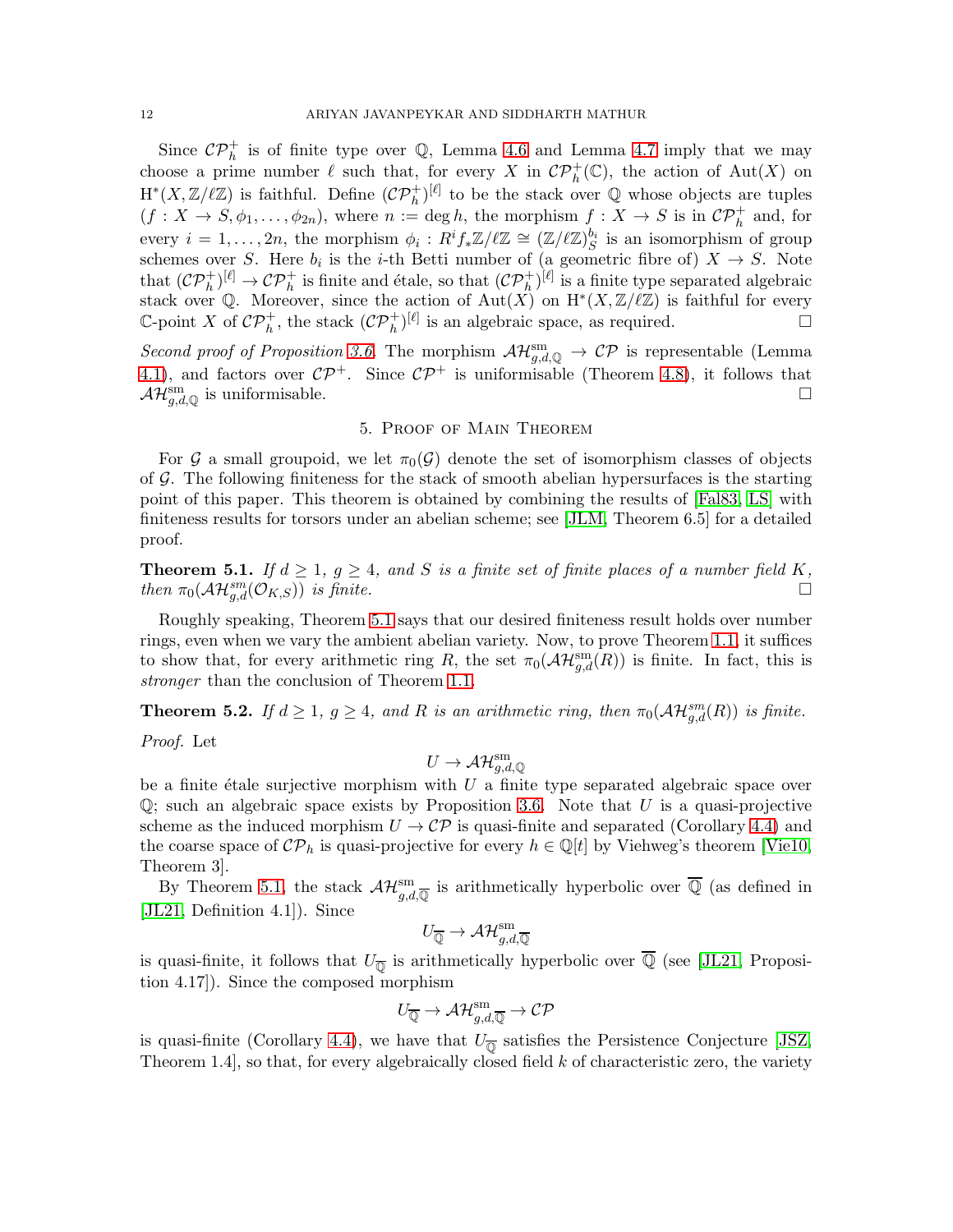$U_k$  is arithmetically hyperbolic over k. The stacky Chevalley-Weil theorem [\[JL21,](#page-13-5) Theorem 5.1] allows us to conclude that  $\mathcal{AH}_{g,d,k}^{\rm sm}$  is arithmetically hyperbolic over k for every such field.

Let  $R$  be a  $\mathbb{Z}$ -finitely generated normal integral domain of characteristic zero, and define  $k := \overline{\text{Frac}(R)}$ . Since  $\mathcal{AH}_{g,d}^{\text{sm}}$  has finite diagonal (Proposition [3.2\)](#page-4-1) and  $\mathcal{AH}_{g,d,k}^{\text{sm}}$  is arithmetically hyperbolic over  $k$ , by applying [\[JL21,](#page-13-5) Theorem 4.23], we obtain that the set  $\pi_0(\mathcal{AH}_{g,d}^{\text{sm}}(R))$  is finite, as required.

*Proof of Theorem [1.1.](#page-0-0)* Let A be an abelian scheme over R of dimension g and let  $\mathcal{L} \in \text{Pic}(A)$ be an ample line bundle of degree d. Define S to be the set of smooth hypersurfaces  $H \subset A$ with  $\mathcal{O}_A(H) \cong \mathcal{L}$ . Note that there is a map  $S \to \pi_0(\mathcal{AH}_{g,d}^{\rm sm}(R))$  which sends a hypersurface  $H \subset A$  to the isomorphism class of the tuple

$$
(A, A, \mathcal{O}_A(H), s_H : \mathcal{O}_A \to \mathcal{O}_A(H)).
$$

The set  $\pi_0(\mathcal{AH}_{g,d}^{\text{sm}}(R))$  is finite by the arithmetic hyperbolicity of  $\mathcal{AH}_{g,d}^{\text{sm}}$  over the algebraic closure of  $Frac(R)$  (see Theorem [5.2\)](#page-11-1). Thus, to prove the desired finiteness of S, it suffices to show that the above map has finite fibers. However, the fiber of the map  $S \to \pi_0(\mathcal{AH}_{g,d}^{\text{sm}}(R))$ over a given  $(A, A, \mathcal{L}, s)$  consists of those hypersurfaces  $H' \in S$  which appear as the images of H under an R-isomorphism  $f : A \to A$  of schemes which preserves  $\mathcal{L}$ . To see this set is finite, we invoke the following well-known finiteness statement: if  $X$  is a smooth projective variety of Kodaira dimension at least zero (e.g., X is an abelian variety) and E is an ample line bundle on X, then the group of automorphisms of X fixing  $\mathcal{O}(E)$  is finite. (This finiteness is proven as follows. Let  $G$  be the group scheme of automorphisms of X fixing  $\mathcal{O}(E)$ . To prove that G is finite, we may and do assume that E is very ample. Then, any automorphism  $\sigma: X \to X$  with  $\sigma^* \mathcal{O}(E) \cong \mathcal{O}(E)$  extends to an automorphism of  $\mathbb{P}(\mathrm{H}^{0}(X,\mathcal{O}(E)))$ . Therefore, G is an affine finite type group scheme. Since the Kodaira dimension of X is nonnegative, by Matsusaka-Mumford's theorem [\[MM64,](#page-13-24) Theorem 2], the group scheme G is proper, hence finite.) This concludes the proof.  $\Box$ 

#### **REFERENCES**

- <span id="page-12-6"></span>[Alp13] J. Alper. Good moduli spaces for Artin stacks. *Ann. Inst. Fourier (Grenoble)*, 63(6):2349–2402, 2013.
- <span id="page-12-1"></span>[And96] Y. André. On the Shafarevich and Tate conjectures for hyper-Kähler varieties. Math. Ann., 305(2):205–248, 1996.
- [Bri21] M. Brion. Homomorphisms of algebraic groups: representability and rigidity, 2021.
- <span id="page-12-5"></span>[DGA<sup>+</sup>11] M. Demazure, A. Grothendieck, M. Artin, J.-E. Bertin, P. Gabriel, M. Raynaud, and J.-P. Serre, editors. *Séminaire de géométrie algébrique du Bois Marie 1962-64. Schémas en groupes (SGA 3). Tome I: Propri´et´es g´en´erales des sch´emas en groupes.*, volume 7 of *Doc. Math. (SMF)*. Paris: Société Mathématique de France, new annotated edition of the 1970 original published bei Springer edition, 2011.
- <span id="page-12-7"></span>[DJL17] O. Debarre, Z. Jiang, and M. Lahoz. Rational cohomology tori. *Geom. Topol.*, 21(2):1095–1130, 2017. With an appendix by William F. Sawin.
- <span id="page-12-0"></span>[Fal83] G. Faltings. Endlichkeitssätze für abelsche Varietäten über Zahlkörpern. *Invent. Math.*, 73(3):349–366, 1983.
- <span id="page-12-4"></span>[FC13] G. Faltings and C.-L. Chai. *Degeneration of abelian varieties*, volume 22. Springer Science & Business Media, 2013.
- <span id="page-12-3"></span>[FGI+05] B. Fantechi, L. Göttsche, L. Illusie, S. L. Kleiman, N. Nitsure, and A. Vistoli. Fundamental algebraic geometry: Grothendieck's fga explained. 2005.
- <span id="page-12-2"></span>[Gro62] A. Grothendieck. *Fondements de la géométrie algébrique*. Secrétariat mathématique, Paris, 1962.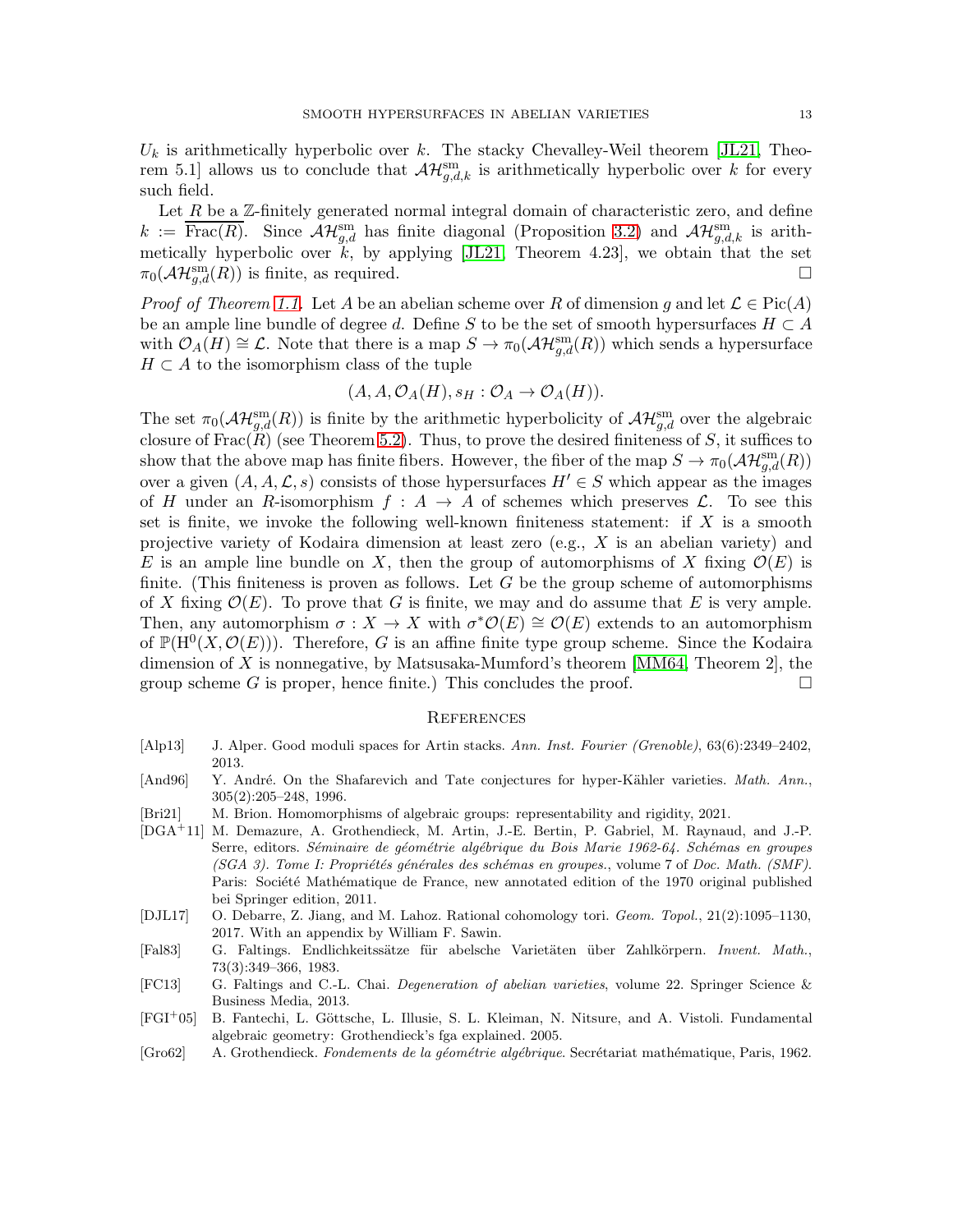#### 14 ARIYAN JAVANPEYKAR AND SIDDHARTH MATHUR

- <span id="page-13-21"></span>[Gro65] A. Grothendieck. Eléments de géométrie algébrique. IV. Étude locale des schémas et des morphismes de sch´emas. II. *Inst. Hautes Etudes Sci. Publ. Math. ´* , (24):231, 1965.
- <span id="page-13-16"></span>[Gro67] A. Grothendieck. Éléments de géométrie algébrique. IV: Étude locale des schémas et des morphismes de schémas (Quatrième partie). Rédigé avec la colloboration de Jean Dieudonné. Publ. *Math., Inst. Hautes Etud. Sci. ´* , 32:1–361, 1967.
- <span id="page-13-20"></span>[Gro77] A. Grothendieck. *Cohomologie* l*-adique et fonctions* L *(SGA 5)*. Lecture Notes in Mathematics, Vol. 589. Springer-Verlag, Berlin-New York, 1977. Séminaire de Géometrie Algébrique du Bois-Marie 1965–1966.
- <span id="page-13-9"></span>[GS15] A. Geraschenko and M. Satriano. Torus quotients as global quotients by finite groups. *Journal of the London Mathematical Society*, 92(3):736–759, 2015.
- <span id="page-13-2"></span>[Jav20] A. Javanpeykar. The Lang-Vojta conjectures on projective pseudo-hyperbolic varieties. In *Arithmetic geometry of logarithmic pairs and hyperbolicity of moduli spaces*, CRM Short Courses, pages 135–196. Springer, Cham, [2020] ©2020.
- <span id="page-13-4"></span>[Jav21] A. Javanpeykar. Arithmetic hyperbolicity: automorphisms and persistence. *Math. Ann.*, 381(1- 2):439–457, 2021.
- <span id="page-13-3"></span>[JL] A. Javanpeykar and D. Litt. Integral points on algebraic subvarieties of period domains: from number fields to finitely generated fields. *arXiv:1907.13536*.
- <span id="page-13-8"></span>[JL17a] A. Javanpeykar and D. Loughran. Complete intersections: moduli, Torelli, and good reduction. *Math. Ann.*, 368(3-4):1191–1225, 2017.
- <span id="page-13-23"></span>[JL17b] A. Javanpeykar and D. Loughran. The moduli of smooth hypersurfaces with level structure. *Manuscripta Math.*, 154(1-2):13–22, 2017.
- <span id="page-13-5"></span>[JL21] A. Javanpeykar and D. Loughran. Arithmetic hyperbolicity and a stacky Chevalley-Weil theorem. *J. Lond. Math. Soc. (2)*, 103(3):846–869, 2021.
- <span id="page-13-7"></span>[JLM] A. Javanpeykar, D. Loughran, and S. Mathur. Good reduction and cyclic covers. *arXiv:2009.01831*.
- <span id="page-13-6"></span>[JSZ] A. Javanpeykar, R. Sun, and K. Zuo. The Shafarevich conjecture revisited: Finiteness of pointed families of polarized varieties. *arXiv:2005.05933*.
- <span id="page-13-1"></span>[Lan86] S. Lang. Hyperbolic and Diophantine analysis. *Bull. Amer. Math. Soc. (N.S.)*, 14(2):159–205, 1986.
- <span id="page-13-15"></span>[LMB00] G. Laumon and L. Moret-Bailly. *Champs alg´ebriques*, volume 39 of *Ergebnisse der Mathematik und ihrer Grenzgebiete. 3. Folge. A Series of Modern Surveys in Mathematics*. Springer-Verlag, Berlin, 2000.
- <span id="page-13-0"></span>[LS] B. Lawrence and W. Sawin. The Shafarevich conjecture for hypersurfaces in abelian varieties. *arxiv:2004.09046*.
- <span id="page-13-10"></span>[LS20] D. Lorenzini and S. Schröer. Moderately ramified actions in positive characteristic. Math. Z., 295(3-4):1095–1142, 2020.
- [LS21] B. Laurent and S. Schröer. Para-abelian varieties and albanese maps, 2021.
- <span id="page-13-18"></span>[MFK94] D. Mumford, J. Fogarty, and F. Kirwan. *Geometric invariant theory*, volume 34 of *Ergebnisse der Mathematik und ihrer Grenzgebiete (2)*. Springer-Verlag, Berlin, third edition, 1994.
- <span id="page-13-24"></span>[MM64] T. Matsusaka and D. Mumford. Two fundamental theorems on deformations of polarized varieties. *Amer. J. Math.*, 86:668–684, 1964.
- <span id="page-13-17"></span>[Mum66] D. Mumford. On the equations defining abelian varieties. I. *Invent. Math.*, 1:287–354, 1966.
- <span id="page-13-19"></span>[Mum08] D. Mumford. *Abelian varieties*, volume 5 of *Tata Institute of Fundamental Research Studies in Mathematics*. Published for the Tata Institute of Fundamental Research, Bombay; by Hindustan Book Agency, New Delhi, 2008.
- <span id="page-13-14"></span>[Noo04] B. Noohi. Fundamental groups of algebraic stacks. *J. Inst. Math. Jussieu*, 3(1):69–103, 2004.
- <span id="page-13-11"></span>[Ols08] M. Olsson. *Compactifying moduli spaces for abelian varieties*, volume 1958 of *Lecture Notes in Mathematics*. Springer-Verlag, Berlin, 2008.
- <span id="page-13-13"></span>[Ols12] M. Olsson. Compactifications of moduli of abelian varieties: an introduction. In *Current developments in algebraic geometry*, volume 59 of *Math. Sci. Res. Inst. Publ.*, pages 295–348. Cambridge Univ. Press, Cambridge, 2012.
- <span id="page-13-22"></span>[Pop75] H. Popp. On moduli of algebraic varieties. III. Fine moduli spaces. *Compositio Math.*, 31(3):237– 258, 1975.
- <span id="page-13-12"></span>[Ray06] M. Raynaud. *Faisceaux amples sur les sch´emas en groupes et les espaces homogenes*, volume 119. Springer, 2006.